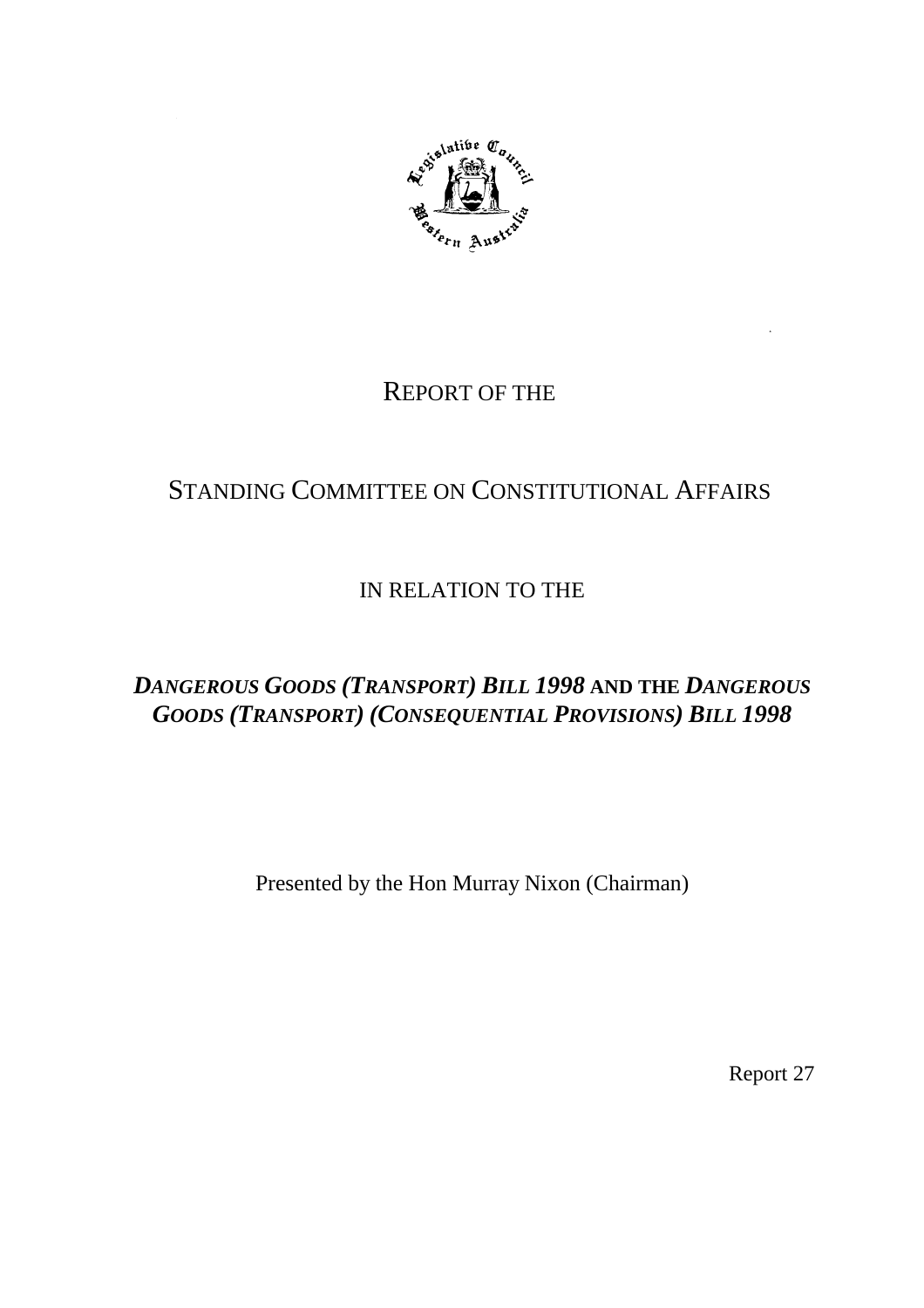#### **STANDING COMMITTEE ON CONSTITUTIONAL AFFAIRS**

#### **Date first appointed:**

21 December 1989

#### **Terms of Reference:**

- 1. The functions of the committee are to inquire into and report on:
	- (a) the constitutional law, customs and usages of Western Australia;
	- (b) the constitutional or legal relationships between Western Australia and the Commonwealth, the States and Territories,

and any related matter or issue;

- (c) a bill to which SO 230 (c) applies but subject to SO 230 (d);
- (d) any petition.
- 2. A petition stands referred after presentation. The committee may refer a petition to another standing committee where the subject matter of the petition is within the terms of reference of that standing committee. A standing committee to which a petition is referred shall report to the House as it thinks fit.

#### **Members as at the date of this report:**

Hon Murray Nixon MLC (Chairman) Hon Ray Halligan MLC Hon Tom Helm MLC

#### **Staff as at the date of this report:**

Penny Griffiths, Advisory/Research Officer Kelly Campbell, Committee Clerk

#### **Address:**

Parliament House, Perth WA 6000, Telephone (08) 9222 7222

#### **ISBN 0 7309 8903 8**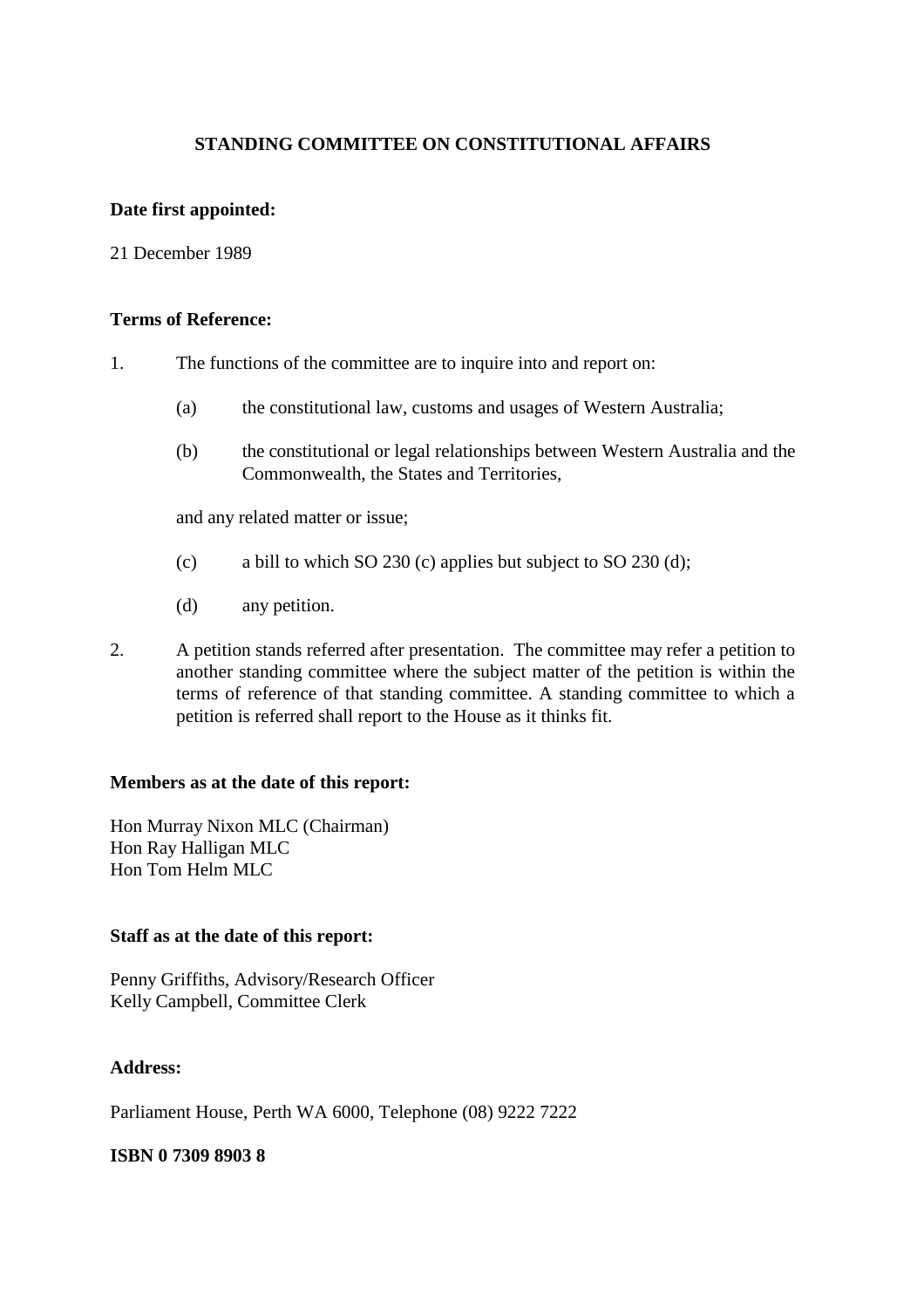# **Table of Contents**

| $\mathbf{1}$   |                                                                     |
|----------------|---------------------------------------------------------------------|
| $\overline{2}$ |                                                                     |
| 3              |                                                                     |
| $\overline{4}$ |                                                                     |
| 5              | Selected clauses from the Dangerous Goods (Transport) Bill 1998  4  |
| 6              | Selected clauses from the Dangerous Goods (Transport) Consequential |
|                | 22                                                                  |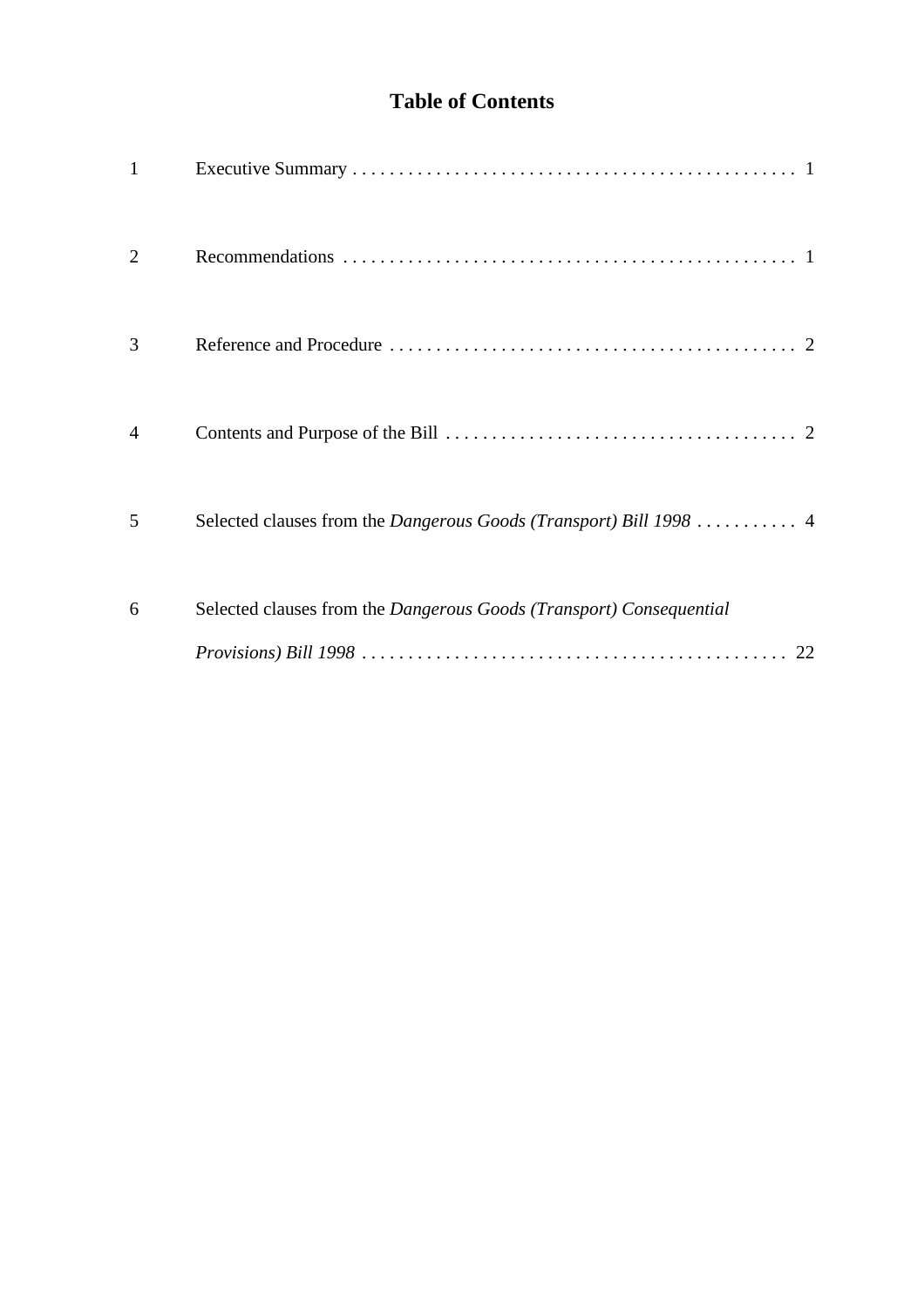# **Report of the Legislative Council Constitutional Affairs Committee**

#### **in relation to the**

## *Dangerous Goods (Transport) Bill 1998* **and the** *Dangerous Goods (Transport) (Consequential Provisions) Bill 1998*

#### **1 Executive Summary**

- 1.1 The purpose of the *Dangerous Goods (Transport) Bill 1998* is to allow the implementation of public safety practices for the transport of dangerous goods as endorsed by the Ministerial Council on Road Transport. The Bill is intended to provide Western Australia with a nationally consistent scheme that will support Dangerous Goods Transport Regulations and the Australian Dangerous Goods Code.
- 1.2 Regulations under the Bill will implement the provisions of the Commonwealth Road Transport (Dangerous Goods) Regulations and the Australian Code for the Transport of Dangerous Goods. The Regulations will cover matters such as the classification, packaging, management of bulk containers, emergency procedures, marking of containers and vehicles and transport of dangerous goods.
- 1.3 The purpose of the *Dangerous Goods (Transport) (Consequential Provisions) Bill 1998* is to amend the *Explosives and Dangerous Goods Act 1961.* The Bill is intended to come into operation on the day on which the *Dangerous Goods (Transport) Bill 1998* comes into operation. Currently, all matters concerning explosives and dangerous goods are dealt with by the *Explosives and Dangerous Goods Act 1961.*

#### **2 Recommendations**

2.1 The Constitutional Affairs Committee's report makes comment and recommendations in relation to selected clauses of the *Dangerous Goods (Transport) Bill 1998* and the *Dangerous Goods (Transport) (Consequential Provisions) Bill*. The Committee has recommended that all clauses should be passed.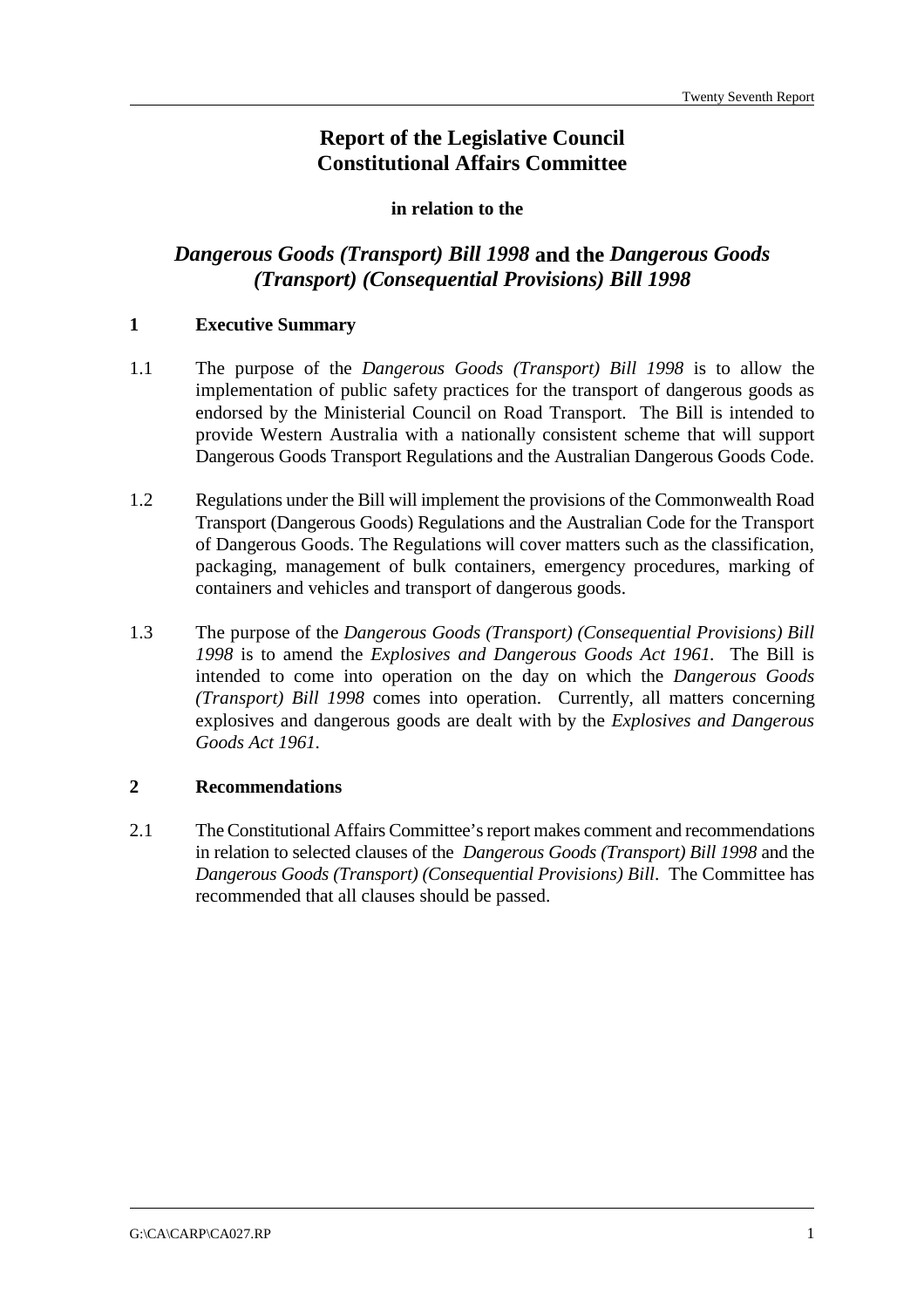### **Report of the Legislative Council Constitutional Affairs Committee**

#### **in relation to the**

# *Dangerous Goods (Transport) Bill 1998* **and the** *Dangerous Goods (Transport) (Consequential Provisions) Bill 1998*

#### **3 Reference and Procedure**

3.1 The *Dangerous Goods (Transport) Bill 1998* ("the Bill") and *Dangerous Goods (Transport) (Consequential Provisions) Bill 1998* ("the Consequential Bill") was referred to the Constitutional Affairs Committee ("the Committee") by the Legislative Council under Standing Order 230(d).

#### **4 Contents and Purpose of the Bill**

- 4.1 The purpose of the *Dangerous Goods (Transport) Bill 1998* is to allow the implementation of public safety practices for the transport of dangerous goods as endorsed by the Ministerial Council on Road Transport.
- 4.2 The aim of the Bill is to provide Western Australia with a nationally consistent scheme that will support Dangerous Goods Transport Regulations and the Australian Dangerous Goods Code.
- 4.3 The Regulations under the Bill will implement the provisions of the Commonwealth Road Transport (Dangerous Goods) Regulations and the Australian Code for the Transport of Dangerous Goods. The Regulations will cover matters such as the classification, packaging, management of bulk containers, emergency procedures, marking of containers and vehicles and transport of dangerous goods.
- 4.4 Key features of the dangerous goods transport reform include
	- & a nationally consistent licensing scheme for drivers and vehicles;
	- & clear duties and responsibilities for all parties;
	- legal liability on prime contractors and consignors;
	- compulsory training for all dangerous goods tasks;
	- & rights for industry to appeal decisions; and
	- & national coordination of exemptions, approvals and other administrative decisions.
- 4.5 The purpose of the *Dangerous Goods (Transport) (Consequential Provisions) Bill 1998* is to amend the *Explosives and Dangerous Goods Act 1961.* The Consequential Bill is intended to come into operation on the day on which the *Dangerous Goods (Transport) Bill 1998* comes into operation. Currently, all matters concerning explosives and dangerous goods are dealt with by the *Explosives and Dangerous Goods Act 1961.*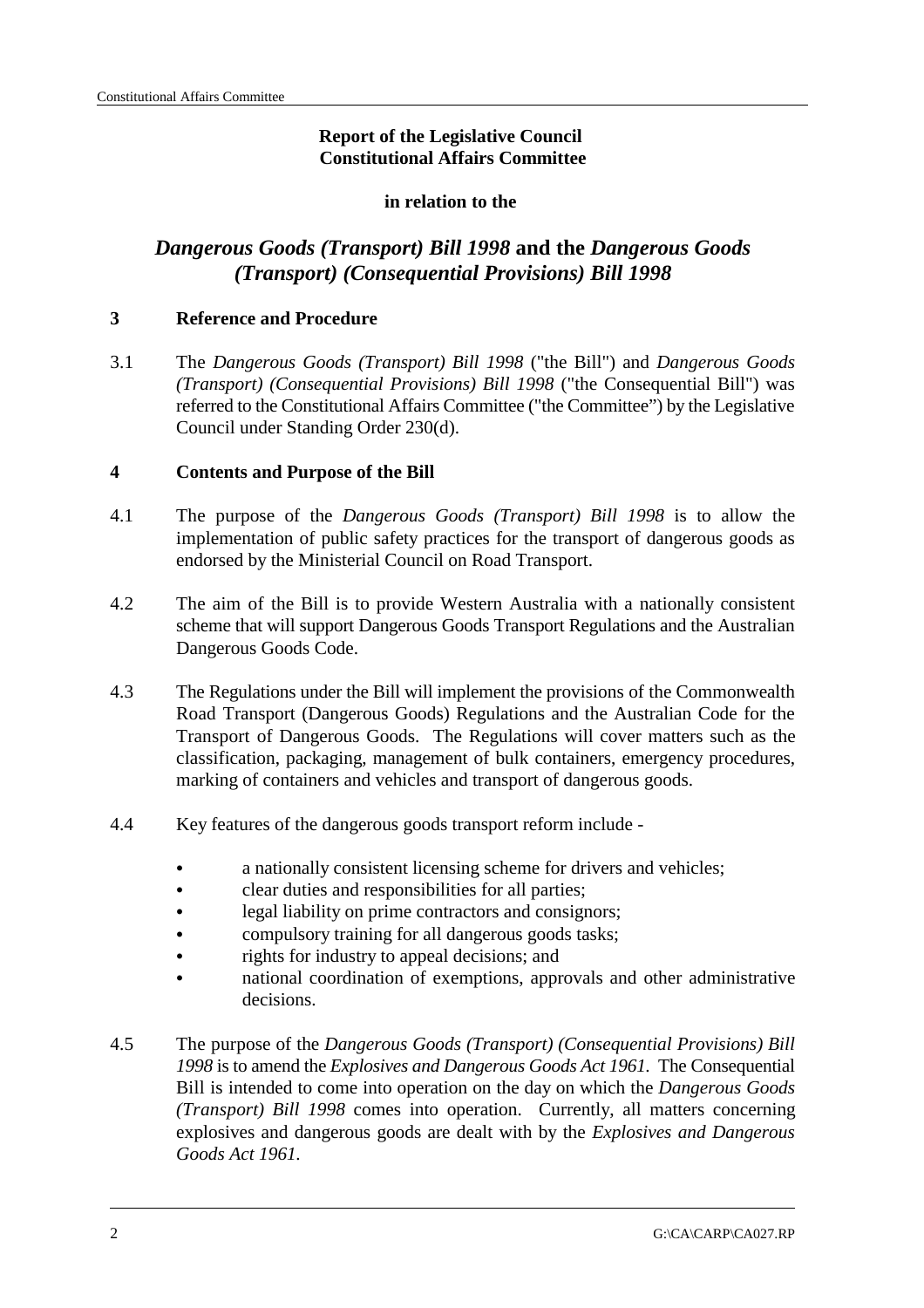4.6 The Bill contains 48 clauses in six (6) parts -

**Part 1: Preliminary Part 2: Regulations Part 3: Competent Authorities and authorized officers Part 4: Exemptions Part 5: Offences, penalties, evidence and procedure Part 6: Miscellaneous**

- 4.7 Certain selected clauses of the Bill and Consequential Bill are outlined below and the Committee has provided comment and recommendations on each of these clauses. It should be noted that the remainder of the clauses not mentioned are recommended to be passed by the Committee.
- 4.8 The Committee has recommended that all clauses should be passed.
- 4.9 As part of the review, the Committee placed an advertisement in *The West Australian* newspaper inviting submissions on the Bill and the Consequential Bill. In response, the Committee received one (1) submission which was considered as part of the inquiry.
- 4.10 As part of the review, the Committee heard evidence from a number of witnesses concerning the operation of the Bill. The witnesses who appeared before the Committee were -
	- & Dr Peter Drygala, Acting Director, Explosives and Dangerous Goods Division, Department of Minerals and Energy;
	- & Ms Wendy Clarkson, Director Policy, WorkSafe Western Australia; and
	- & Mr Christopher Lee, Manufacturing Manager, Nufarm Ltd.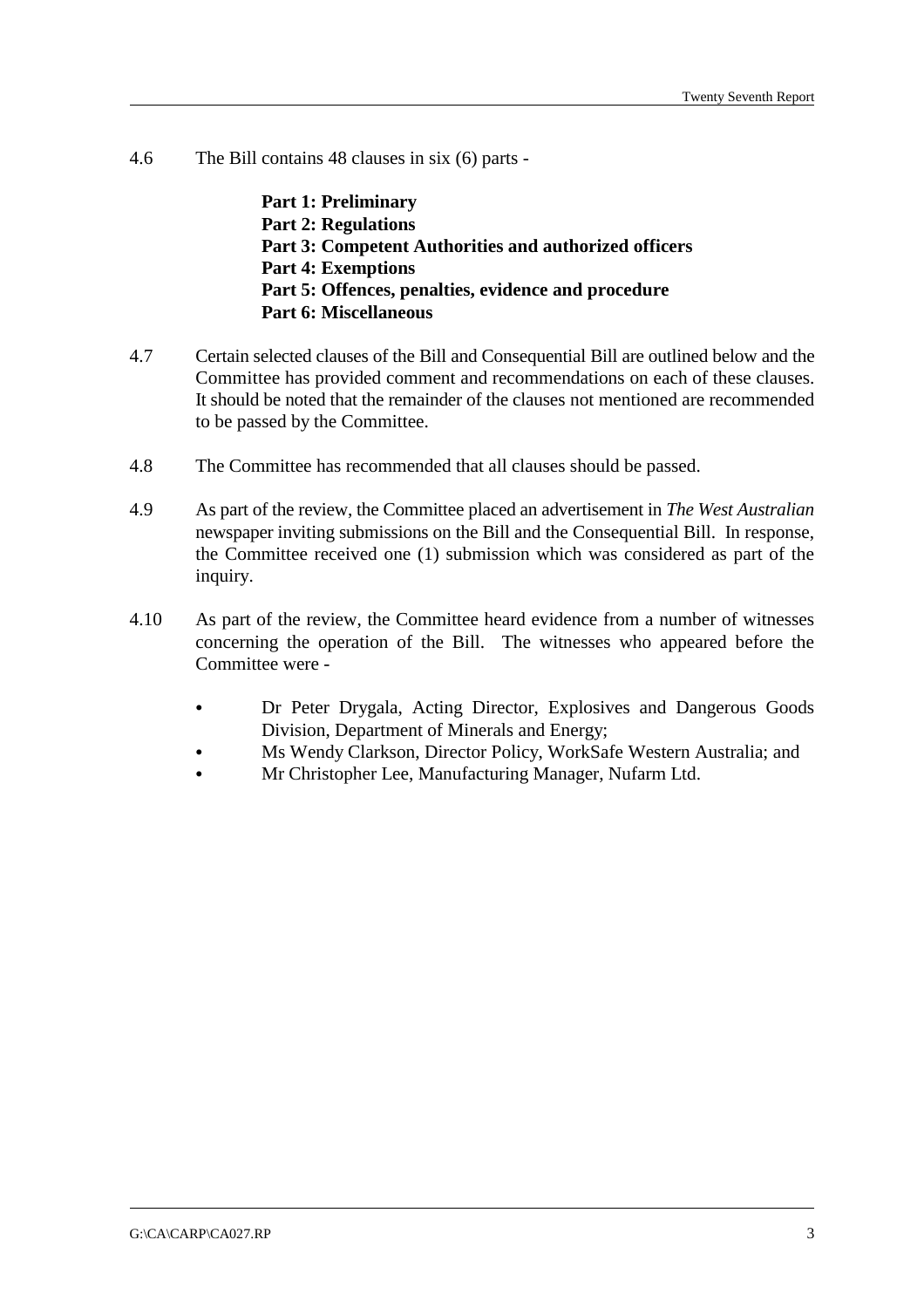### **5 Selected clauses from the** *Dangerous Goods (Transport) Bill 1998*

#### **3. Interpretation (Cwlth s 6)**

In this Act, unless the contrary intention appears —

**"authorized officer"** means an authorized officer appointed under section 11;

**"Competent Authority"** means a Competent Authority appointed under section 10;

### **"dangerous goods"** means —

- (a) a substance or article prescribed as dangerous goods; or
- (b) a substance or article determined by a Competent Authority in accordance with the regulations to be dangerous goods;
- **"dangerous situation"** means a situation involving the transport of dangerous goods that is causing or is likely to cause imminent risk of death or injury to a person, or harm to the environment or to property;
- **"Gazette"** means the Government Gazette of Western Australia printed and published, or purporting to be printed and published, by the Government Printer and includes any supplement to the Gazette;
	- **"government authority "** means
		- (a) a department of the Public Service;
		- (b) a body, whether corporate or unincorporate, or the holder of an office, post or position, being a body, office, post or position that is established or continued for a public purpose under a written law;
		- (c) a local government;
		- (d) a Competent Authority;

## **"involvement in the transport of dangerous goods"** includes —

(a) importing, or arranging for the importation of, dangerous goods into Western Australia;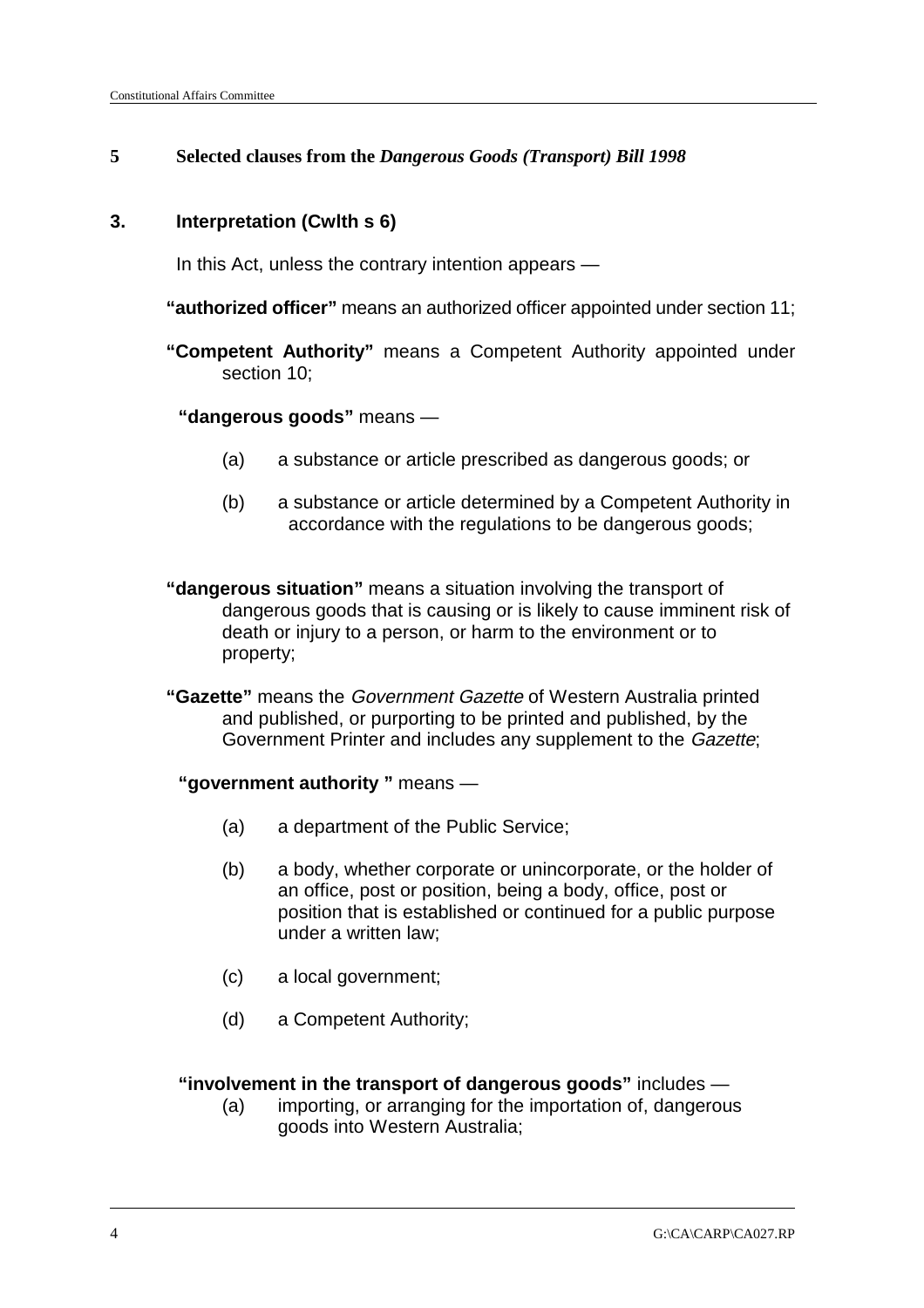- (b) marking packages and unit loads containing dangerous goods for transport, and placarding containers and vehicles in which dangerous goods are transported;
- (c) consigning dangerous goods for transport;
- (d) loading dangerous goods onto a vehicle, or into a container that is to be put on a vehicle, for transport or unloading dangerous goods that have been transported;
- (e) undertaking, or being responsible for, otherwise than as an employee or subcontractor, the transport of dangerous goods;
- (f) driving a vehicle carrying dangerous goods;
- (g) being the consignee of dangerous goods for transport;

and

(h) being involved as a director, secretary or manager of a body corporate, or other person who takes part in the management of a body corporate, that takes part in an activity covered by this definition;

**"Minister"** has the same definition as in the Interpretation Act 1984;

**"offence"** means an offence against this Act;

- **"premises"** includes a structure, whether permanent or temporary, and land, but does not include a vehicle;
- **"transport"**, in relation to dangerous goods, means the transport of the goods by vehicle and includes —
	- (a) the packing, loading and unloading of the goods, and the transfer of the goods to or from a vehicle, for the purpose of their transport;
	- (b) the marking of packages and unit loads containing dangerous goods, and the placarding of containers and vehicles in which dangerous goods are transported; and
	- (c) other matters incidental to their transport;
	- **"vehicle"** means any thing used or capable of being used to transport people or things by air, road, rail or water and it does not matter how any such thing is moved or propelled.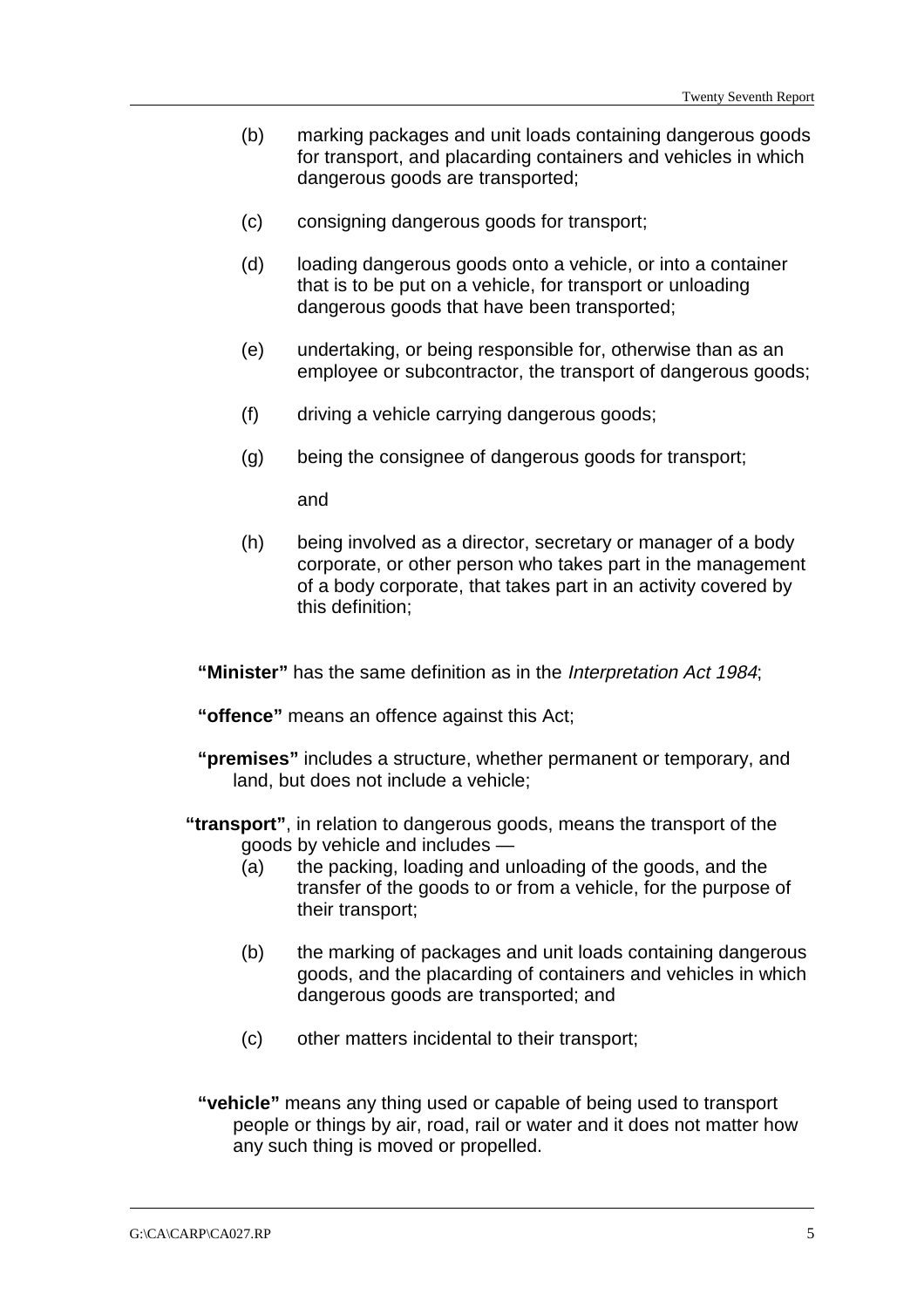**Note:** The references in section head notes to Commonwealth sections are references to sections in the Road Transport Reform (Dangerous Goods) Act 1995 (Cwlth) as amended by the Road Transport Reform (Dangerous Goods) Amendment Act 1997 (Cwlth).

**Comment:** This clause defines *dangerous goods* as a substance or article prescribed as dangerous goods or a substance or article determined by a Competent Authority in accordance with the regulations to be dangerous goods.

A *dangerous situation* is defined as a situation involving the transport of dangerous goods that is causing or is likely to cause imminent risk of death or injury to a person, or harm to the environment or to property.

The *involvement in the transport of dangerous goods* is defined to include the following -

- importing, or arranging for the importation of, dangerous goods into Western Australia;
- marking packages and unit loads containing dangerous goods for transport, and placarding containers and vehicles in which dangerous goods are transported;
- consigning dangerous goods for transport;
- loading dangerous goods onto a vehicle, or into a container that is to be put on a vehicle, for transport or unloading dangerous goods that have been transported;
- undertaking, or being responsible for, otherwise than as an employee or sub-contractor, the transport of dangerous goods;
- driving a vehicle carrying dangerous goods;
- being the consignee of dangerous goods for transport; and
- being involved as a director, secretary or manager of a body corporate, or other person who takes part in the management of a body corporate, that takes part in an activity covered by this definition.

Clause 3 also contains a *note* which states that the references in section headnotes to Commonwealth sections are references to sections in the *Road Transport Reform (Dangerous Goods) Act 1995 (Cwlth)* as amended by the *Road Transport Reform (Dangerous Goods) Amendment Act 1997 (Cwlth).* This note simply enables crossreferencing of similar provisions between the Commonwealth and State legislation concerning dangerous goods.

#### **Recommendation: the clause be passed**

#### **6. Scope of this Act (Cwlth s 10)**

(1) This Act does not apply to dangerous goods that are in a container that is designed to form part of, and forms part of, the fuel or battery system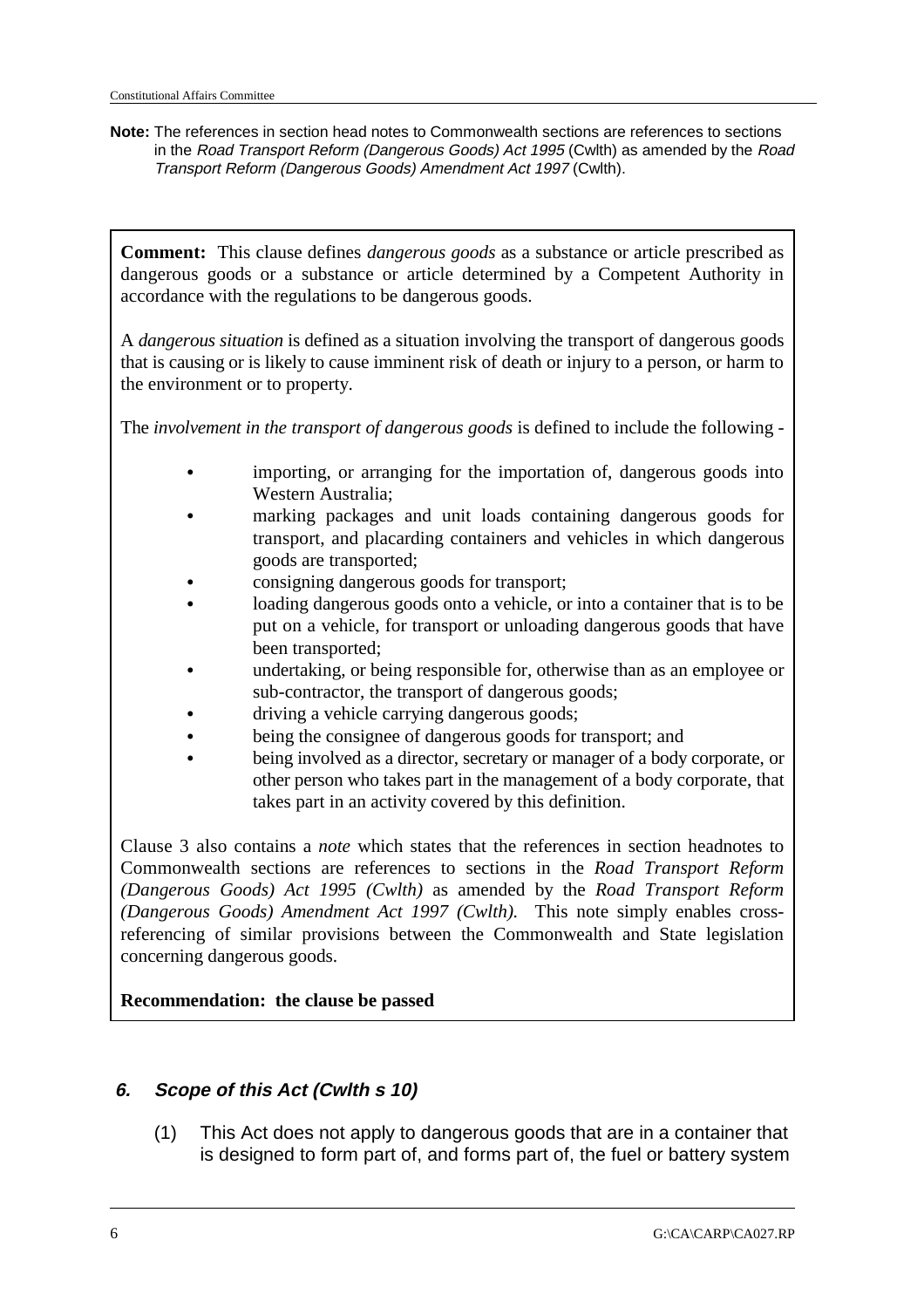of a vehicle's engine, auxiliary engine, fuel burning appliance or other part of a vehicle's propulsion equipment.

- (2) Subject to subsection (3), if another written law relates to dangerous goods that law applies in addition to this Act, unless expressly provided otherwise.
- (3) If a provision of this Act is inconsistent with a provision of another written law —
	- (a) that relates to the storage and handling of dangerous goods; and
	- (b) that does not relate to the transport of dangerous goods, then the provision of the other written law prevails.
- (4) If a provision of this Act is inconsistent with a provision of another written law that relates to the transport of dangerous goods of a category that is prescribed for the purposes of this subsection by regulations under this Act, then the provision of the other written law prevails.

**Comment:** This clause provides that if a provision of this Act is inconsistent with a provision of another written law -

- (a) that relates to the storage and handling of dangerous goods; and
- (b) that does not relate to the transport of dangerous goods; then the provision of the other written law prevails.

Such other written laws include the *Occupational Safety and Health Act 1984* and the *Mines Safety and Inspection Act 1994.*

**Recommendation: the clause be passed**

#### **8. Power to make Regulations (Cwlth s 11)**

- (1) The Governor may make regulations prescribing matters
	- (a) required or permitted to be prescribed by this Act; or
	- (b) necessary or convenient to be prescribed for carrying out or giving effect to this Act.
- (2) In particular, the regulations may make provision relating to the following: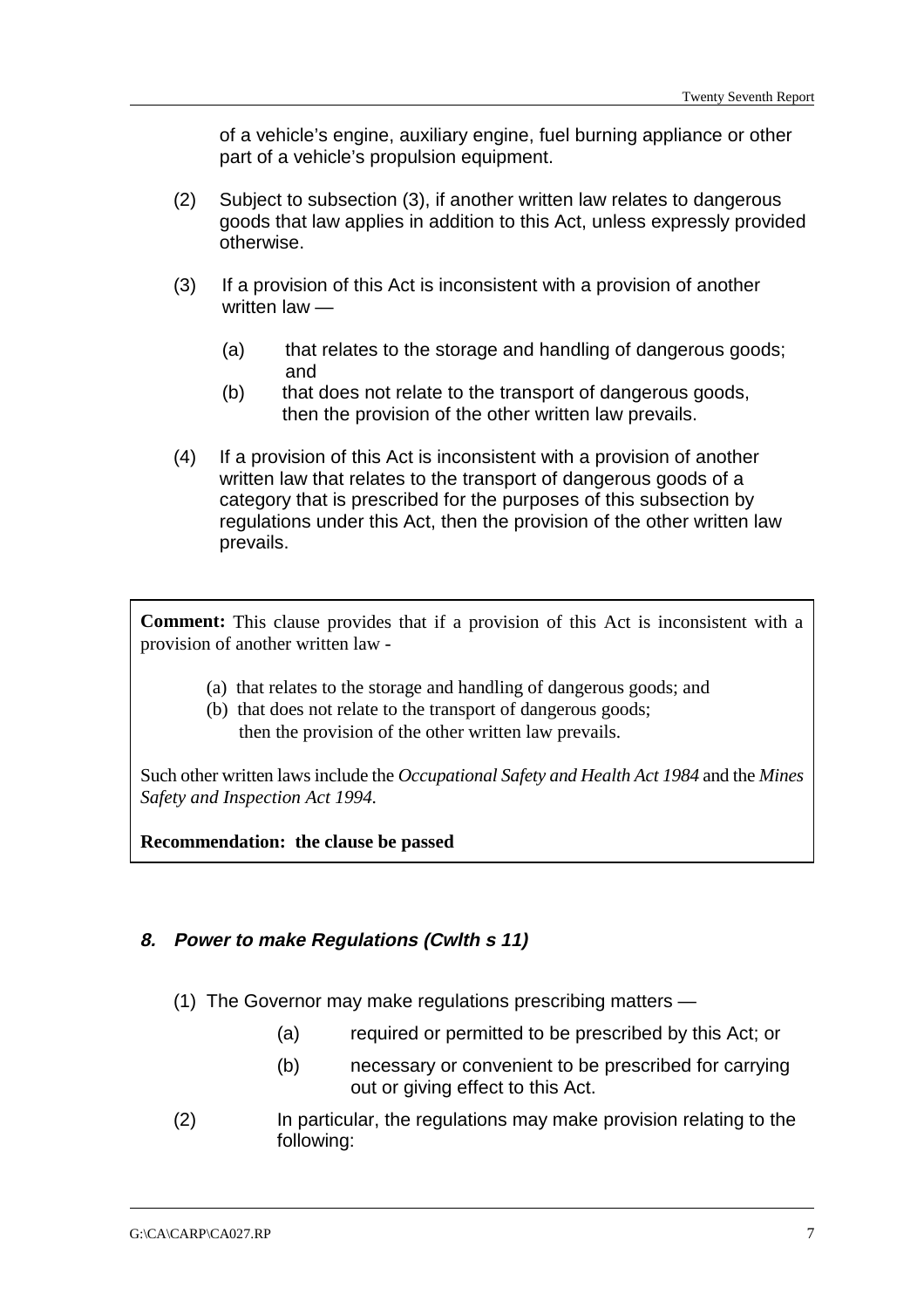- (a) types and categories of dangerous goods and methods for deciding types and categories of dangerous goods;
- (b) the determination by a Competent Authority of which goods are dangerous goods or dangerous goods of a particular type, or are too dangerous to be transported or too dangerous to be transported in bulk;
- (c) the analysis and testing of dangerous goods;
- (d) goods too dangerous to be transported or too dangerous to be transported in bulk;
- (e) fees that are to be paid for things done under this Act;
- (f) the marking of packages and unit loads containing dangerous goods for transport and the placarding of containers and vehicles in which dangerous goods are transported;
- (g) containers and packaging used in the transport of dangerous goods;
- (h) the manufacture of vehicles and containers for use in the transport of dangerous goods;
- (i) voluntary accreditation schemes, including privileges to be accorded or sanctions to be imposed under the schemes and the cancellation or suspension of the schemes;
- (j) the loading of dangerous goods for, and the unloading of dangerous goods after, their transport;
- (k) the determination by a Competent Authority of routes along which, the areas in which and the times during which dangerous goods may or may not be transported;
- (l) procedures for the transport of dangerous goods, including but not limited to —
	- (i) the quantities and circumstances in which dangerous goods, or particular types of dangerous goods, may be transported; and
	- (ii) safety procedures and equipment;
- $(m)$  the licensing of  $-$ 
	- (i) vehicles and drivers for the purposes of the transport of dangerous goods; and
	- (ii) people responsible for the transport of dangerous goods or for vehicles used in that transport;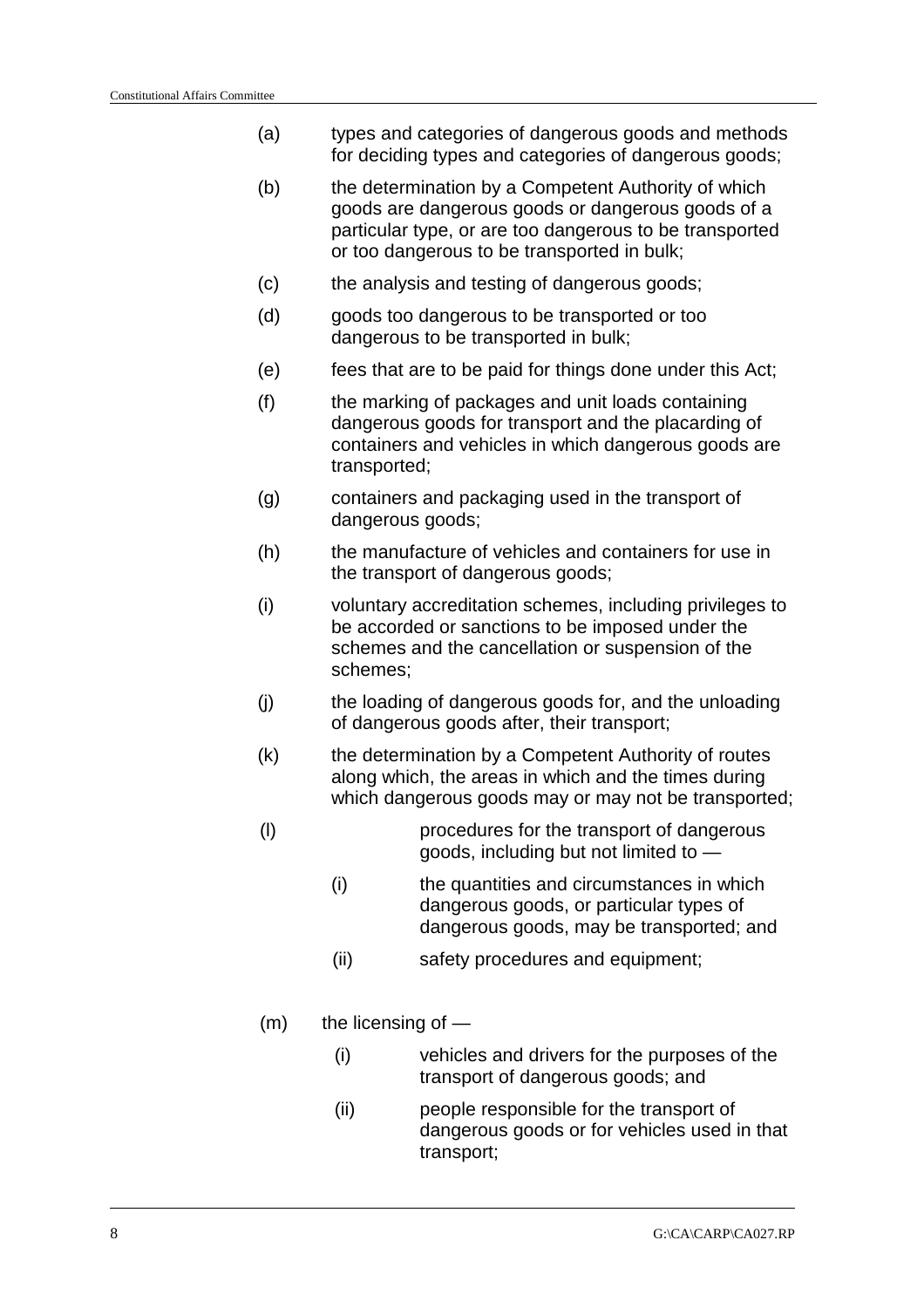- (n) the mandatory accreditation of people involved in the transport of dangerous goods or particular aspects of that transport;
- (o) the approval by a Competent Authority of the form in which applications are to be made to the Authority, and the form in which documents are to be issued by the Authority, for the purposes of the regulations;
- $(p)$  the approval by a Competent Authority of  $-$ 
	- (i) packages, containers, equipment and other items used in relation to the transport of dangerous goods; and
	- (ii) facilities for and methods of testing or using packages, containers, equipment and other items used, and processes carried out, in relation to the transport of dangerous goods;
- (q) documents required to be prepared or kept by people involved in the transport of dangerous goods and the approval by a Competent Authority of alternative documentation;
- (r) obligations arising, and procedures to be followed, in the event of a dangerous situation in relation to the transport of dangerous goods;
- (s) the training and qualifications required of authorized officers and other people performing functions under this Act;
- (t) the training and qualifications required of people involved in, and the approval of training courses and qualifications relating to involvement in, the transport of dangerous goods;
- (u) the recognition of laws of other jurisdictions relating to the transport of dangerous goods and of things done under those laws, and the giving effect to those things;
- (v) the review of decisions under this Act;
- (w) infringement notices, and documents and costs relating to infringement notices.
- (3) The regulations may apply, adopt or incorporate any or all of the provisions of a code, standard or rule relating to dangerous goods or to the transport of dangerous goods and those provisions may be applied, adopted or incorporated as they currently exist, as amended by the regulations, or as amended from time to time.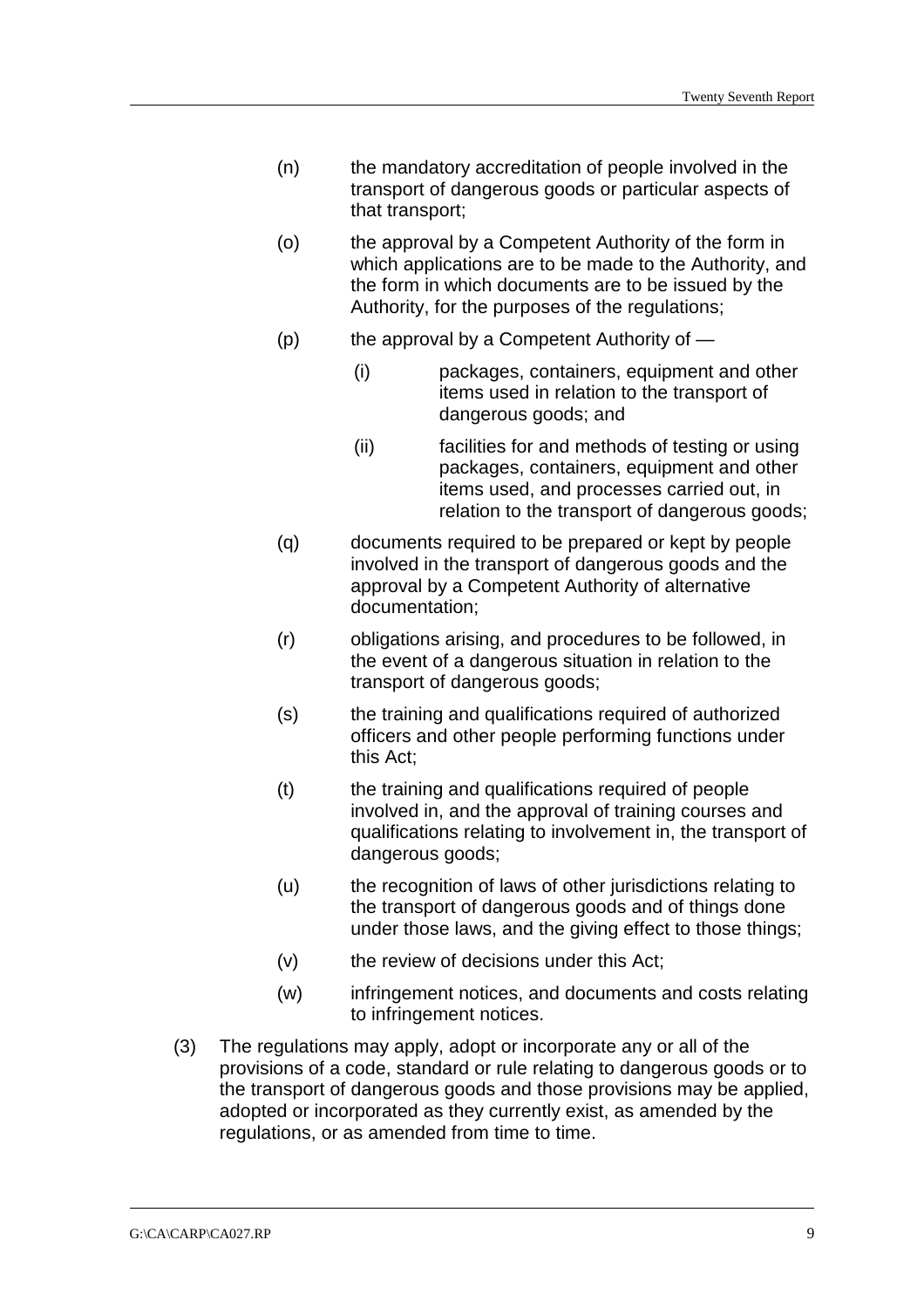- (4) The regulations may
	- (a) prescribe a substance or article as being dangerous goods; or
	- (b) prescribe various types of dangerous goods, including goods that are too dangerous to be transported, and methods for deciding which dangerous goods fall into each type,

by reference to such a code, standard or rule.

(5) A reference in this section to a code, standard or rule includes a reference to one that is made outside Australia.

**Comment:** This clause is the principal regulation enabling clause to set out a number of matters in relation to which regulations may be made, including classification, labelling, packaging, storage and transport of dangerous goods, mandatory licensing of persons involved in the transport of dangerous goods and obligations arising in an emergency. The new provisions in the clause, not currently covered by the *Explosives and Dangerous Goods Act,* are enabling provisions for -

- & goods too dangerous to be transported;
- the ability to control routes along which dangerous goods vehicles may move;
- training requirements;
- the recognition of laws of other jurisdictions relating to the transport of dangerous goods; and
- infringement notices.

**Recommendation: the clause be passed**

#### **10. Appointment of Competent Authorities (Cwlth s 13)**

- (1) The Minister may, by notice in the Gazette, appoint Competent Authorities.
- (2) A Competent Authority
	- (a) may exercise all the powers and perform all the functions of an authorized officer; and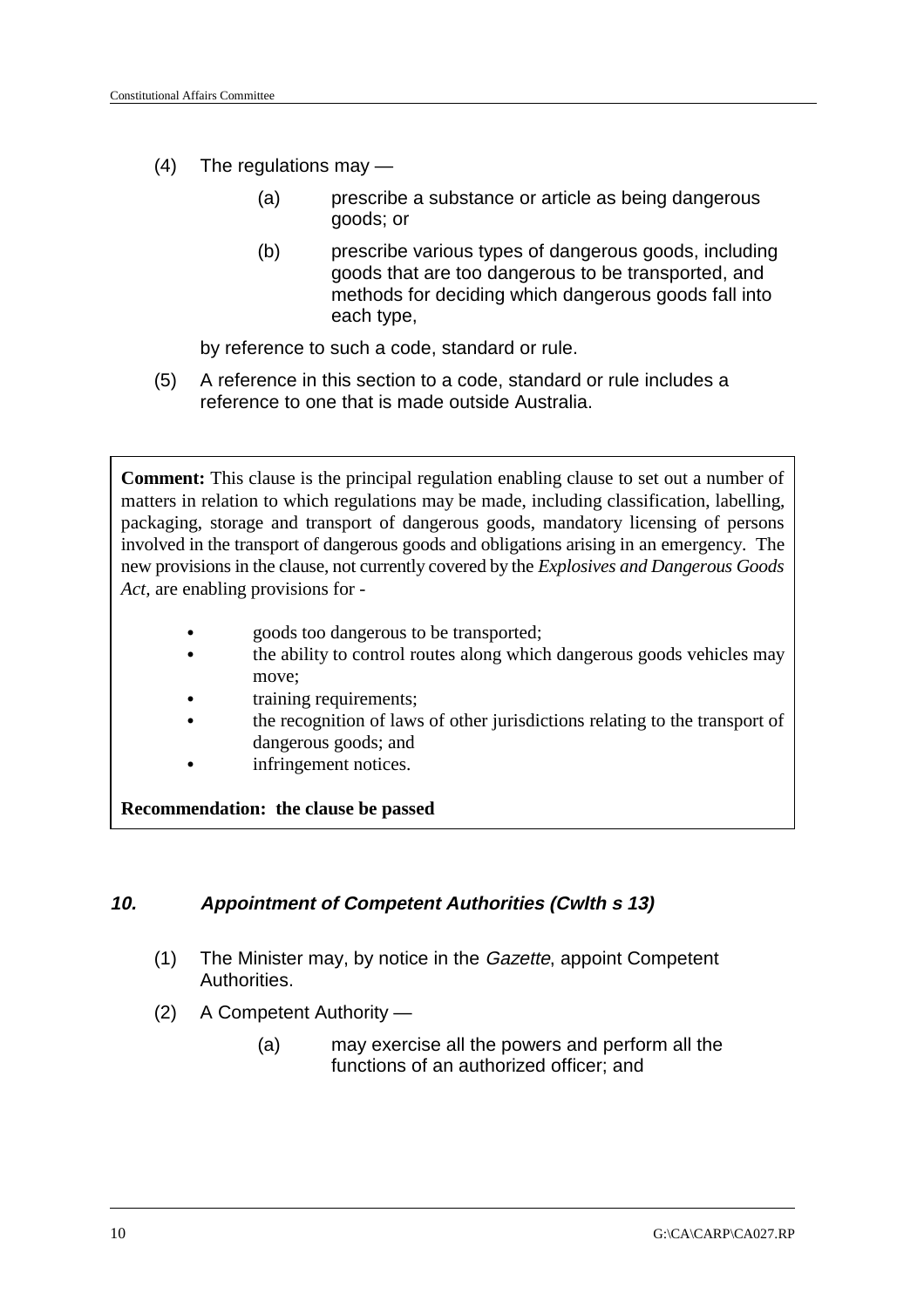(b) when exercising those powers or performing those functions, has all the immunities of an authorized officer.

**Comment:** This clause provides that the Minister may appoint Competent Authorities by notice in Gazette. It is intended that Competent Authorities will be responsible for the administration and enforcement of the proposed Act and the regulations. In Western Australia, the Chief Inspector of Explosives and Dangerous Goods is currently the Competent Authority for road and rail transport of dangerous goods.

#### **Recommendation: the clause be passed**

#### **11. Appointment of authorized officers (Cwlth s 14)**

- (1) A Competent Authority may, by notice in the Gazette, appoint people, or a class of people, to be authorized officers.
- (2) In appointing authorized officers, a Competent Authority may specify that the appointment is subject to conditions or restrictions relating to —
	- (a) the powers that are exercisable by those officers; or
	- (b) when, where and in what circumstances those officers may exercise powers.
- (3) A Competent Authority may issue identification cards containing prescribed details to authorized officers.

**Comment:** This clause allows for the appointment of authorised officers for the purpose of administering this Act and for placing restrictions on their powers.

**Recommendation: the clause be passed**

#### **15. General powers of authorized officers (Cwlth s 18)**

(1) An authorized officer may, to find out whether this Act is being complied with, enter and search premises if the authorized officer believes on reasonable grounds that he or she will find a thing that has been, is being or is likely to be used in relation to the transport of dangerous goods; but if premises are unattended or are a residence, the authorized officer may only enter if the occupier consents.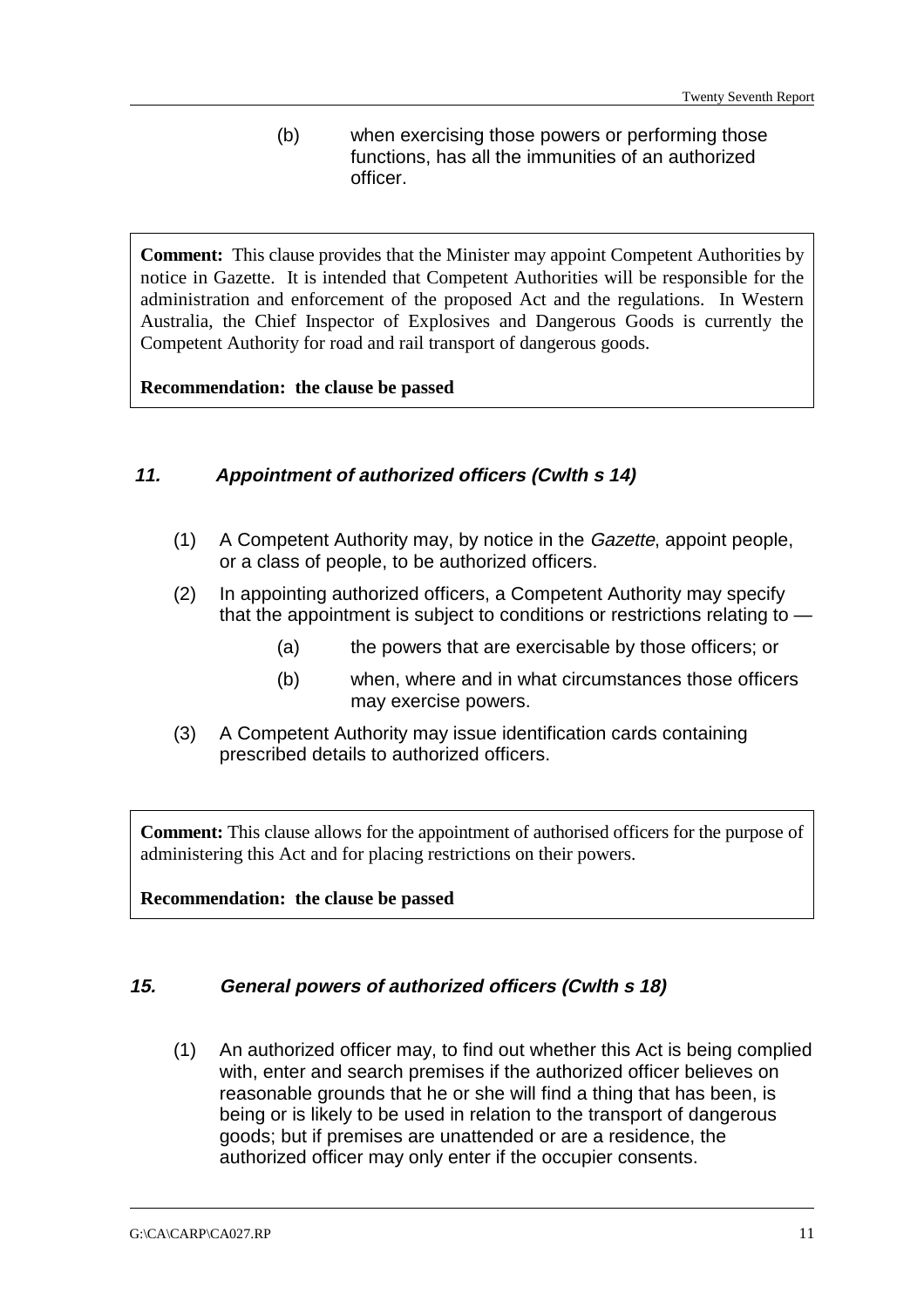- (2) An authorized officer may enter and search premises, whether attended or not and whether or not a residence, if he or she believes on reasonable grounds that a dangerous situation exists as a result of anything occurring at the premises in relation to the transport of dangerous goods.
- (3) If an authorized officer believes on reasonable grounds that a vehicle has been, is being or is likely to be used for the transport of dangerous goods, the officer may, to find out whether this Act is being complied with —
	- (a) stop or detain the vehicle or cause the vehicle to be stopped or detained; and
	- (b) search the vehicle for dangerous goods or for documents, equipment or other things relating to the transport of dangerous goods.
- (4) If an authorized officer believes on reasonable grounds that a vehicle or equipment has been, is being or is likely to be used in relation to the transport of dangerous goods, the officer may, to find out whether this Act is being complied with, direct a person in charge or apparently in charge of the vehicle or equipment to move the vehicle or equipment, or to cause it to be moved, to a suitable location for inspection.
- (5) If the inspection is not to take place immediately, the direction must be given by notice in writing specifying the time, date and location for the inspection.
- (6) An authorized officer may carry out an inspection of the kind referred to in subsection (4) without notice if the authorized officer believes on reasonable grounds that a dangerous situation exists.
- (7) An authorized officer may, to find out whether this Act is being complied with, take samples, or direct a person in charge of premises or a vehicle or equipment referred to in subsection (1), (2), (3) or (4) or another person capable of doing so to give samples of a substance for examination and testing if the authorized officer believes on reasonable grounds that the substance is dangerous goods, ingredients of dangerous goods or goods that have been transported together with dangerous goods. The authorized officer must give a receipt in a form approved by a Competent Authority.
- (8) An authorized officer may, to find out whether this Act is being complied with, direct a person in charge of premises or a vehicle or equipment referred to in subsection (1), (2), (3) or (4) to produce documents.
- (9) The authorized officer may make copies of the documents, or remove them to make copies, but if they are removed the authorized officer  $must -$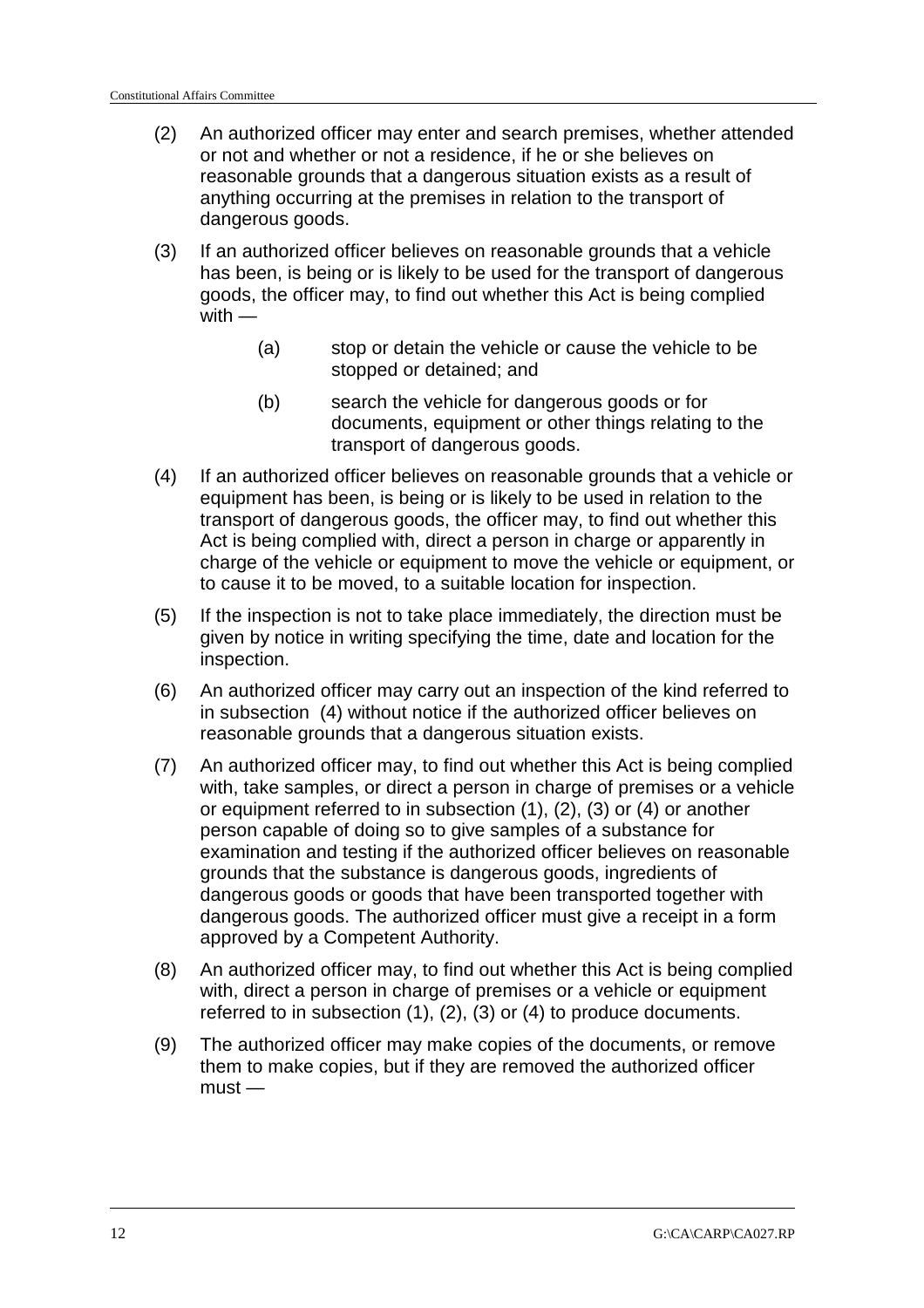- (a) if it is practicable to do so, allow the person otherwise entitled to possession of the documents reasonable access to them; and
- (b) give a receipt in a form approved by a Competent Authority.
- (10) An authorized officer may, to find out whether this Act is being complied with, leave at premises written directions to the occupier requiring the occupier, within a specified time —
	- (a) to give samples of a substance the authorized officer believes on reasonable grounds to be dangerous goods, or ingredients of dangerous goods, for examination and testing; or
	- (b) to produce documents that may help the authorized officer.
- (11) An authorized officer may, in order to find out whether this Act is being complied with, direct a person to answer questions that may help the authorized officer.
- (12) An authorized officer may make photographic, mechanical or electronic recordings for a purpose incidental to the exercise of a power of the authorized officer under this section.

**Comment:** This clause confers certain powers on authorised officers to facilitate administration of this Act. This includes the power to enter and search premises, stop, detain, inspect and search vehicles, take samples, seize and copy documents and require persons to answer questions.

**Recommendation: the clause be passed**

#### **17. Powers of authorized officer where offence suspected (Cwlth s 20)**

- (1) This section applies if an authorized officer believes on reasonable grounds that he or she will find evidence of an offence at premises, including on a vehicle or equipment at the premises.
- (2) The authorized officer may enter the premises and search for or test the evidence.

If the premises are unattended or are a residence, the authorized officer may only enter with the consent of the occupier of the premises or with the authority of a warrant issued under section 21.

(3) The authorized officer may direct a person in charge or apparently in charge of the premises, vehicle or equipment or another person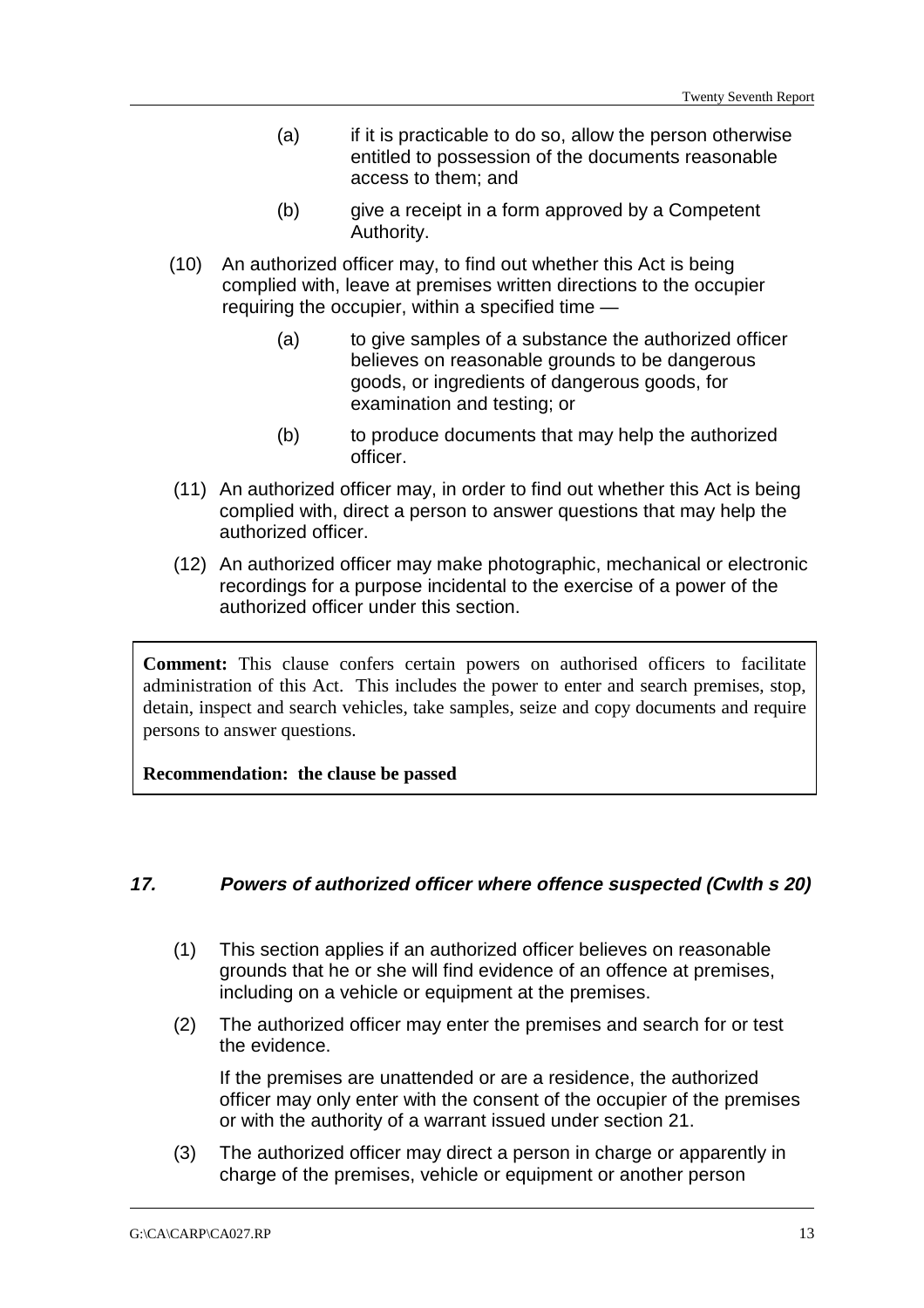capable of doing so to give samples of a substance for examination and testing.

**Comment:** This clause provides that if the premises are unattended, the authorised officer must obtain permission or a search warrant to enter the premises for the purpose of obtaining evidence.

It should be noted that, clause 15(2) of the Bill, allows an authorised officer to enter premises, without a warrant, if the authorised officer believes on reasonable grounds that a dangerous situation exists.

**Recommendation: the clause be passed**

#### **19. Offence to fail to comply with a direction (Cwlth s 22)**

A person who —

- (a) without reasonable excuse, fails to comply with a direction made by an authorized officer in accordance with section 15 or 17;
- (b) without reasonable excuse, obstructs an authorized officer or a person assisting an authorized officer in the exercise of a power of the authorized officer; or
- (c) gives to an authorized officer who is exercising such a power information that the person knows to be false or misleading in a material particular,

is guilty of an offence .

Penalty: For an individual, \$10 000 or imprisonment for 6 months or both.

For a body corporate, \$50 000.

**Comment:** This clause makes it an offence for persons to, without reasonable excuse, fail to comply with a direction of an authorised officer under proposed section 15 and 17 or to obstruct the officer in the exercise of his or her power, or knowingly provide false or misleading information to an authorised officer (maximum penalty for an individual is \$10, 000 or 6 months imprisonment or both, and \$50, 000 for a body corporate)

**Recommendation: the clause be passed**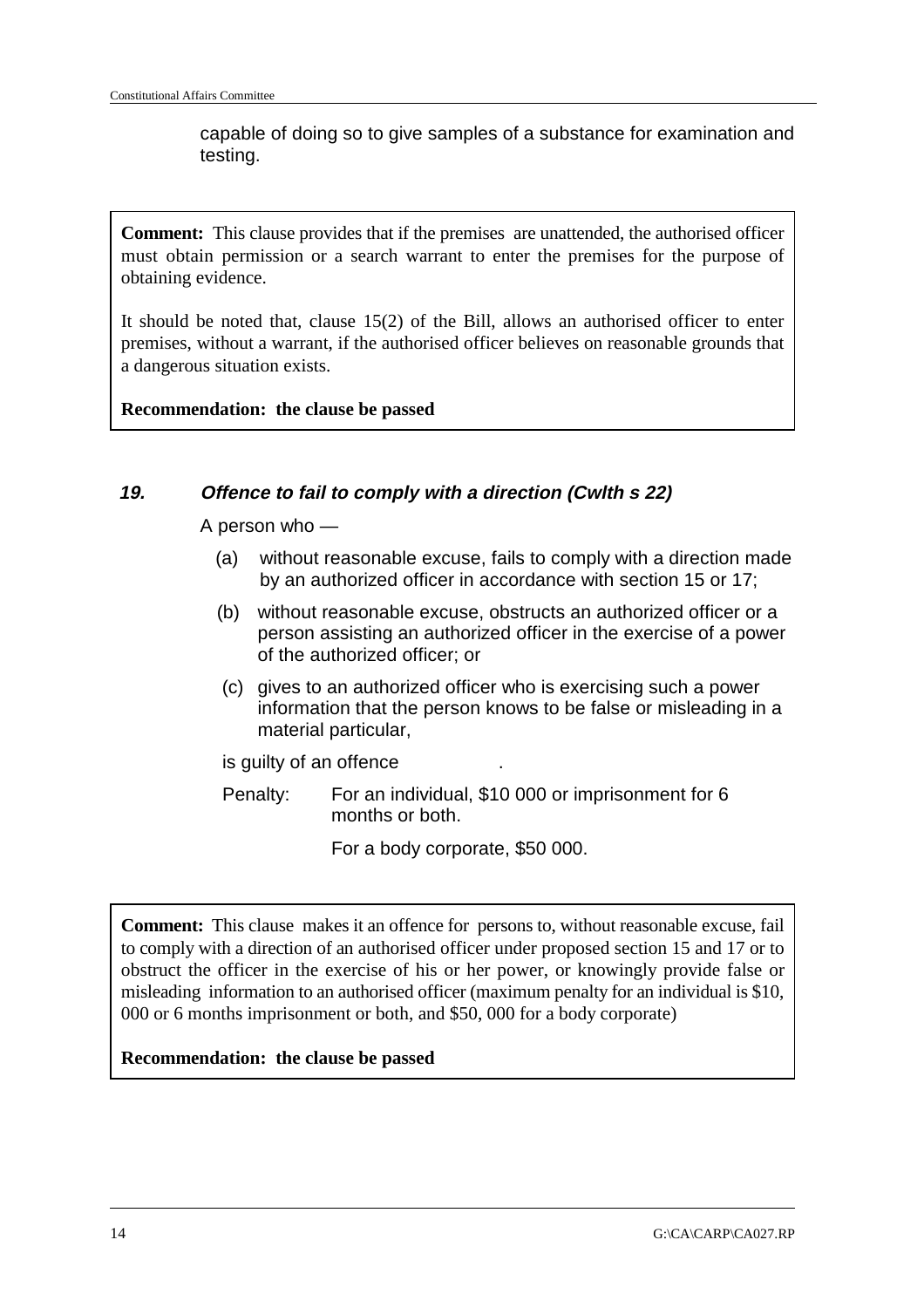#### **20. Self incrimination no excuse (Cwlth s 23)**

A person is not excused from answering a question asked under section 15 on the ground that the answer to the question might tend to incriminate the person, but except for a corporation -

- (a) the answer to the question; or
- (b) any information, document or thing obtained as a direct or indirect consequence of the answer to the question,

is not admissible in evidence against the person in criminal proceedings other than proceedings for an offence against section 19.

**Comment:** This clause provides that a person is not excused from answering a question under proposed section 15 on the grounds that the answer might tend to incriminate the person. However, the answer to the question and any information, documents or things obtained as a direct or indirect consequence of the answer to the questions are generally not admissible in evidence against an individual but may be admissible against a body corporate.

The Committee has noted the specific exclusion of corporations from the privilege against self-incrimination. In this regard, the Committee had some concerns that both individuals and body corporates should be able to provide answers in accordance with section 15 of the Bill without fear of criminal prosecution. Nevertheless, the Committee understands that the High Court decision in *Environmental Protection Authority v Caltex Refining Co Pty Ltd (1993) 178 CLR 477* established the privilege as inapplicable to corporate entities. In that case, Brennan J stated that :

> "The rationale for the privilege against self-incrimination has no application to corporations. In practice, if investigative powers were qualified by a privilege against self incrimination enuring for the protection of corporations, the liability of corporations to criminal sanctions would be frequently unenforceable"

In the light of the above, the Committee is satisfied that, as a matter of public policy, corporations should not be afforded the statutory privilege against self-incrimination. It has, however, been noted that the specific exclusion of corporations by this clause is inconsistent with a number of other uniform legislation Bills reviewed by the Committee. The Committee has brought this inconsistency to the attention of Parliamentary Counsel's Office.

**Recommendation: the clause be passed**

#### **21. Obtaining a warrant (Cwlth s 24)**

(1) If an authorized officer believes on reasonable grounds that there is, or there will be in the next 72 hours, evidence of an offence at a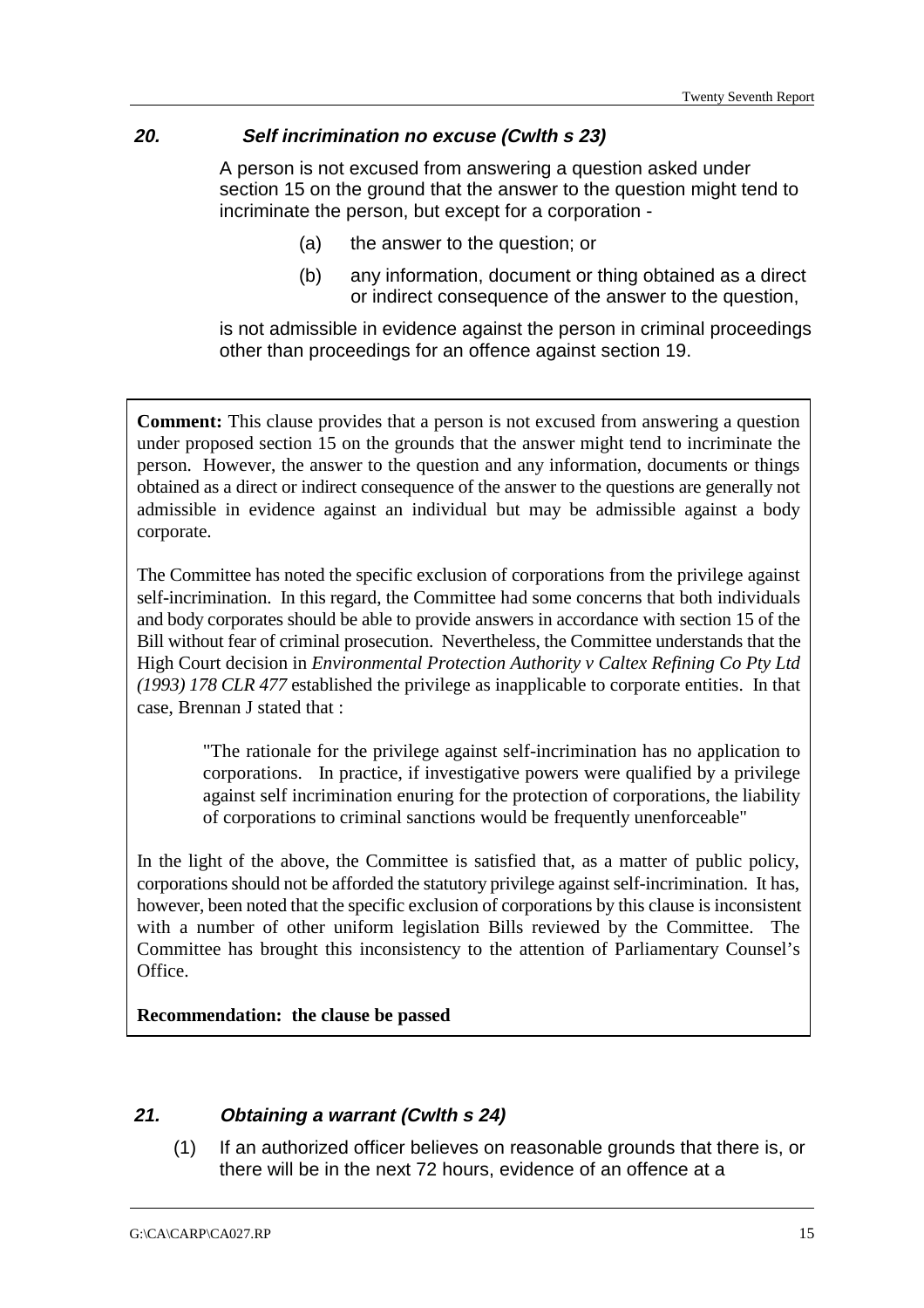residence, at unattended premises or at an unattended vehicle or equipment, the authorized officer may apply to a magistrate for a warrant authorizing him or her to enter the premises, vehicle or equipment and seize the evidence.

- (2) The application must be made by information on oath, and must include-
	- (a) the purpose for which the warrant is to be issued and the nature of the offence the authorized officer suspects has been or is likely to be committed;
	- (b) a description of the residence, premises, vehicle or equipment;
	- (c) the type of evidence to be searched for and seized;
	- (d) whether consent to enter the residence, premises, vehicle or equipment has been sought, and whether —
		- (i) consent has been refused or withdrawn; or
		- (ii) consent has been unable to be obtained after reasonable efforts have been made to obtain it;
	- (e) if the officer assumes that consent will not be given if it is sought — the grounds on which that assumption was made;
	- (f) whether the powers authorized by the warrant will need to be exercised at any time of the day or night or between specified hours; and
	- (h) the period for which the authorized officer believes the warrant needs to remain in force.
- (3) The magistrate must not issue a warrant unless he or she is satisfied that there are reasonable grounds for doing so.
- (4) If the magistrate decides to issue a warrant, the magistrate must state in the warrant —
	- (a) the name of the authorized officer to whom it is directed;
	- (b) the purpose for which the warrant is issued and the nature of the offence the authorized officer suspects has been, is being or will be committed;
	- (c) a description of the residence, premises, vehicle or equipment;
	- (d) the type of evidence to be searched for and seized: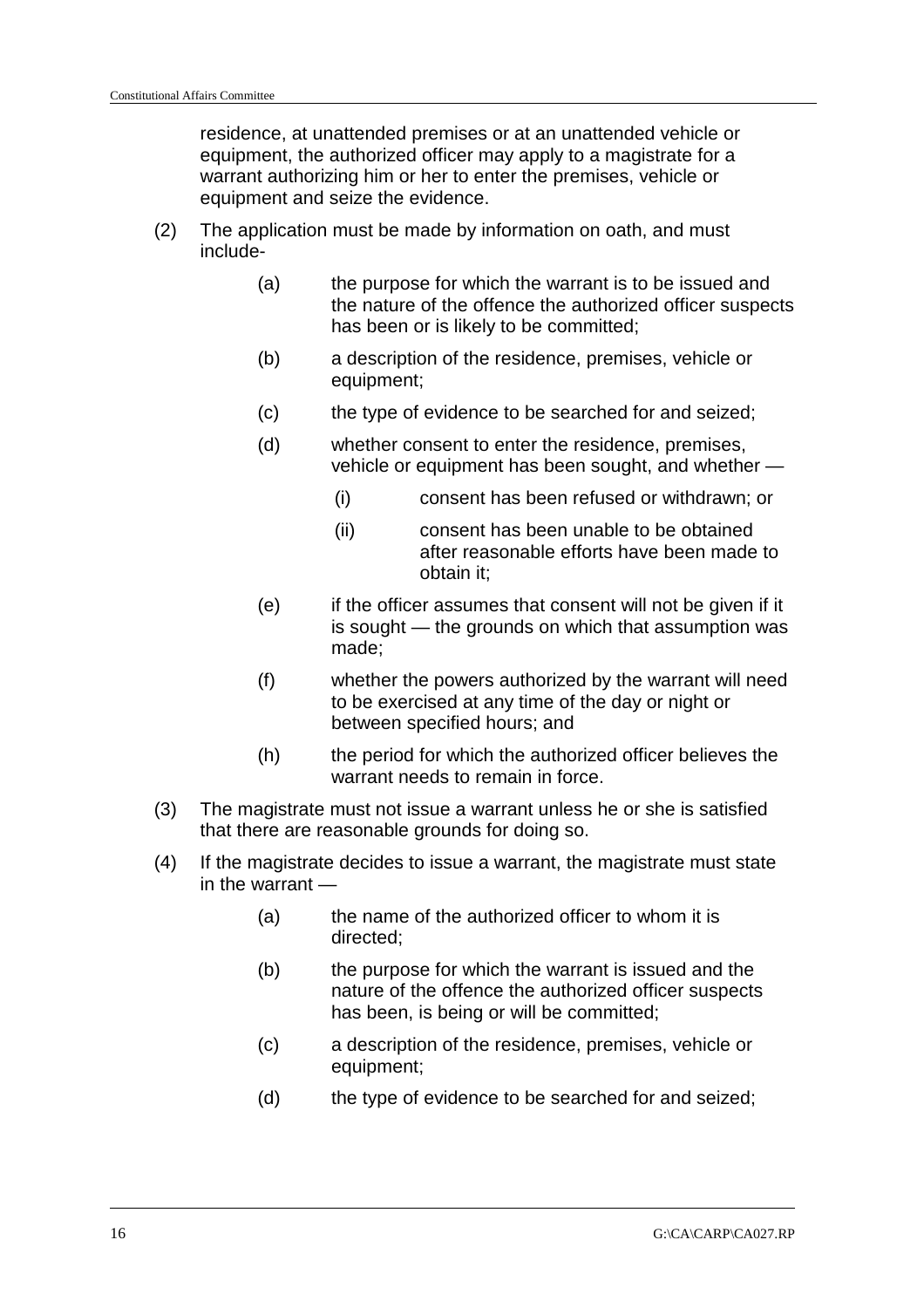- (e) whether the powers authorized by the warrant may be exercised at any time of the day or night or between specified hours; and
- (f) the period for which the warrant is to remain in force (not exceeding 7 days).

**Comment:** This clause enables an authorised officer to apply for a warrant to search residences, unattended premises, vehicles and equipment and to seize evidence and sets out the conditions for obtaining, and limitations, on any such warrant.

**Recommendation: the clause be passed**

#### **24. Search and seizure etc. of other evidence (Cwlth s 27)**

If, in the course of searching under this Act, an authorized officer finds things (other than things specified in a warrant under this Act) that the authorized officer believes on reasonable grounds —

- (a) would constitute evidence of an offence; and
- (b) would be concealed, lost or destroyed, or used in committing an offence, if the officer did not seize them,

the authorized officer may —

- (c) seize the things; or
- (d) do whatever is necessary to preserve the evidence, including placing a seal, lock or guard.

**Comment:** This clause enables an authorised officer to seize or preserve evidence of other offences (not specified in the warrant) which may be discovered during the course of a search under the Bill. Clause 3 of the Bill provides that an "offence" means an offence against this Act.

**Recommendation: the clause be passed**

## **25. Notice to remedy contravention (Cwlth s 28)**

- (1) If an authorized officer believes on reasonable grounds that a person
	- (a) is contravening this Act; or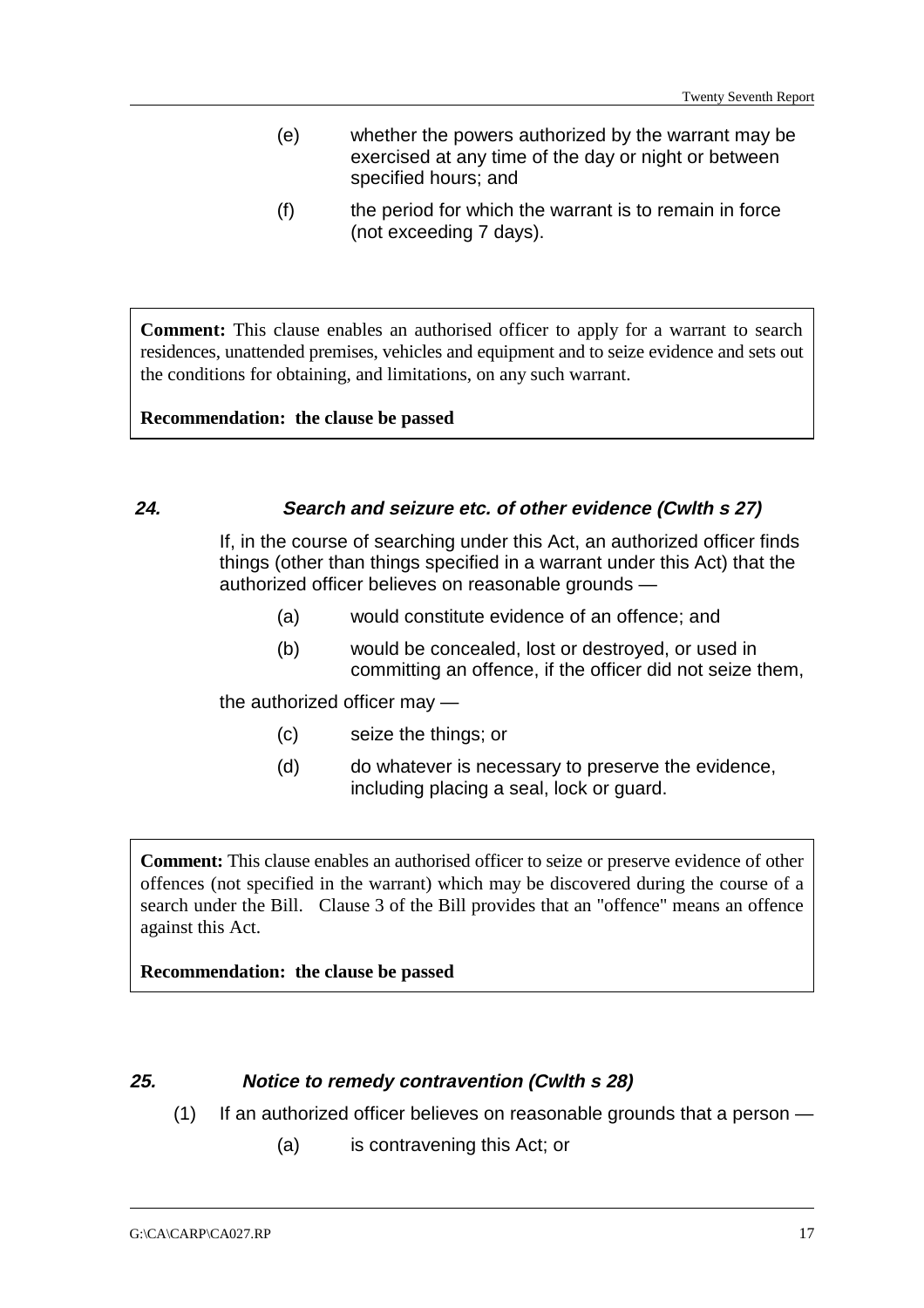(b) has contravened this Act in circumstances that make it likely that the contravention will be repeated,

the authorized officer may give the person a notice requiring the person to remedy the matters causing the contravention.

- (2) A notice under this section must
	- (a) be in writing;
	- (b) state the name of the person to whom it is directed;
	- (c) state that the authorized officer believes that the person to whom the notice is directed —
		- (i) is contravening a provision of this Act; or
		- (ii) has contravened a provision of this Act in circumstances that make it likely that the contravention will be repeated;
	- (d) state the grounds on which the belief is based;
	- (e) specify the provision of this Act; and
	- (f) specify a day by which the matters referred to in the notice must be remedied.
- (3) An authorized officer may include in a notice under this section directions as to the measures to be taken to remedy the contravention, or to avoid further contravention of, this Act.
- (4) A notice under this section that relates to a vehicle may be given by placing it securely on the vehicle in a conspicuous position.
- (5) A person who
	- (a) contravenes a notice under this section; or
	- (b) removes a notice under this section from a vehicle before the matters causing the contravention have been remedied (unless it is necessary to do so to remedy the matters),

is guilty of an offence.

Penalty: For an individual, \$10 000.

For a body corporate, \$50 000.

**Comment:** This clause provides the authority for an inspector to issue an improvement notice to achieve compliance with the law. The decision can be reviewed by the Local Court under clause 27.

**Recommendation: the clause be passed**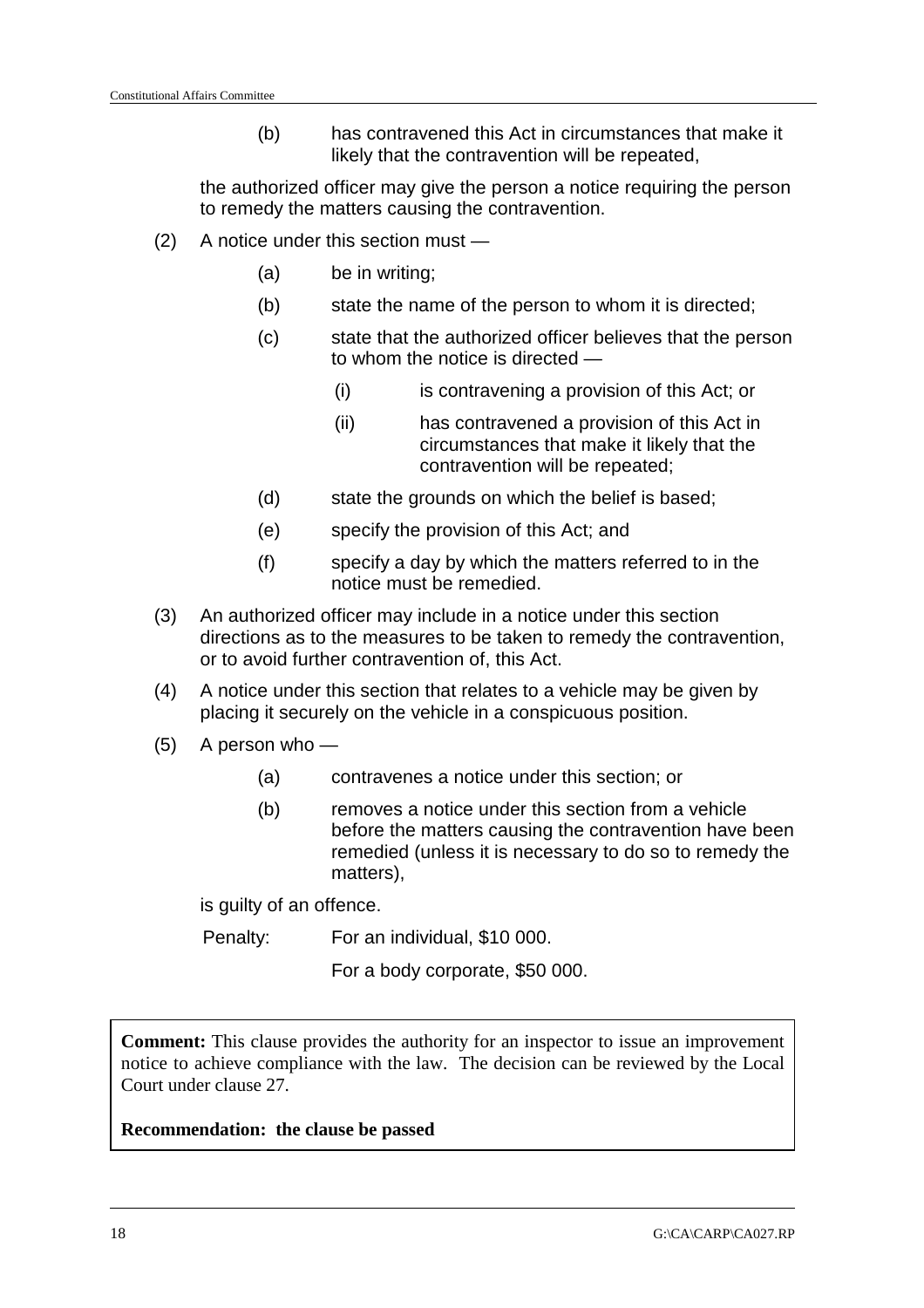#### **26. Notice to eliminate or minimize danger (Cwlth s 29)**

- $(1)$  If an authorized officer believes on reasonable grounds that  $-$ 
	- (a) a dangerous situation exists; and
	- (b) a person is in a position to take measures to avert, eliminate or minimize the danger,

the authorized officer may issue a notice requiring the person to take those measures.

- (2) A notice under this section must
	- (a) be in writing;
	- (b) state the name of the person to whom it is directed;
	- (c) identify the situation that, in the authorized officer's opinion, is causing the danger;
	- (d) state the grounds on which the belief is based;
	- (e) specify the measures to be taken; and
	- (f) specify a day by which the measures are to be taken.
- (3) A notice under this section that relates to a vehicle may be given by placing it securely on the vehicle in a conspicuous position.
- (4) A person who
	- (a) contravenes a notice under this section; or
	- (b) removes a notice under this section from a vehicle before measures have been taken to avert, eliminate or minimize the danger (unless it is necessary to do so to avert, eliminate or minimize the danger),

is guilty of an offence.

Penalty: For an individual, \$10 000.

For a body corporate, \$50 000.

**Comment:** This clause allows an authorised officer to issue a notice against a person when the officer believes a dangerous situation exists and that person is in a position to take measures to avert, eliminate or minimise the danger. The decision can be reviewed by the Local Court under clause 27.

#### **Recommendation: the clause be passed**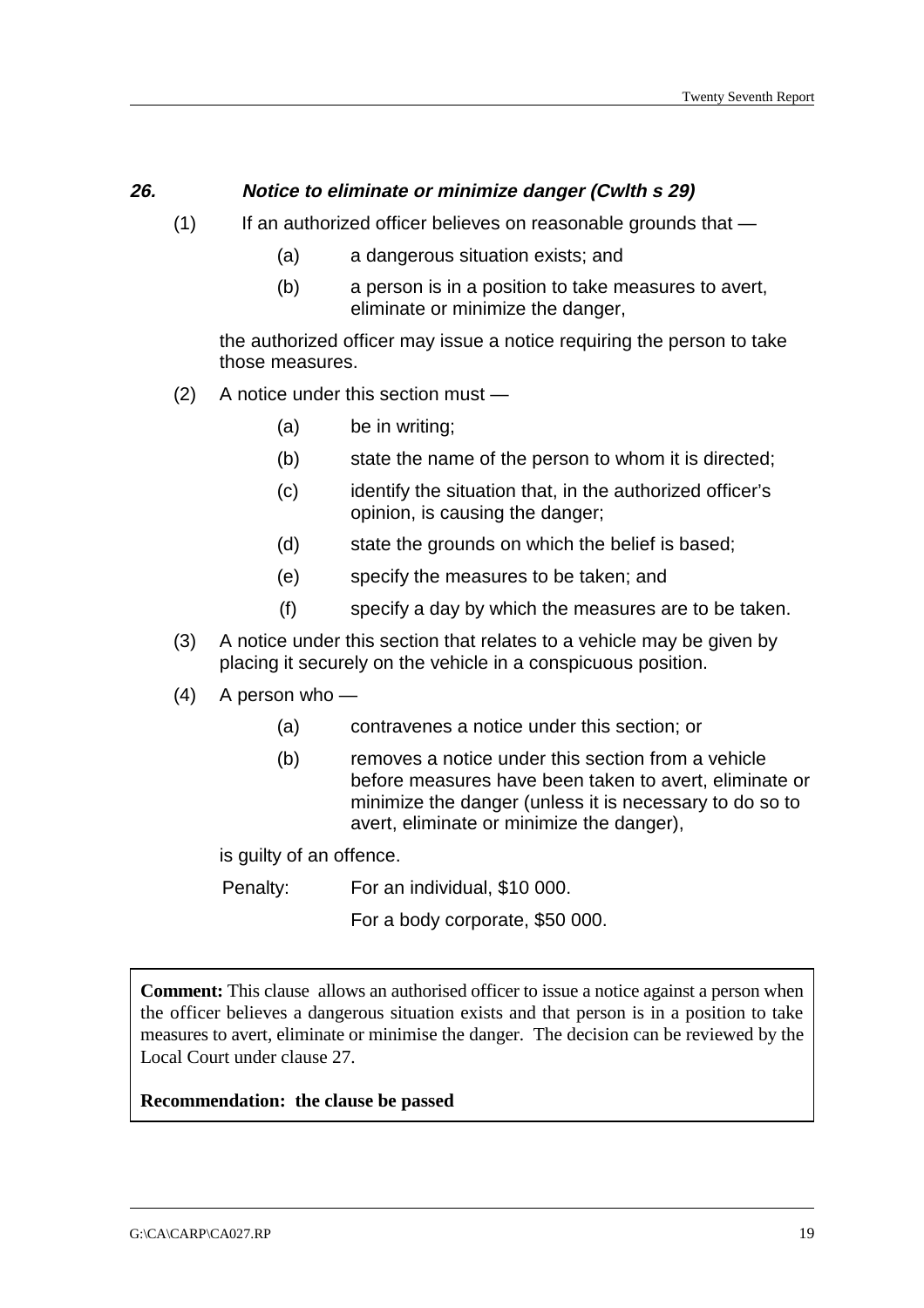### **35. Duties concerning the transport of dangerous goods (Cwlth s 37)**

- (1) A person involved in the transport of dangerous goods who fails to ensure, as far as is practicable, that the goods are transported in a safe manner is guilty of an offence.
- (2) If a person involved in the transport of dangerous goods fails to comply with a provision of this Act in circumstances where the person knew, or ought reasonably to have known, that the failure would be likely to endanger the safety of another person or of property or the environment, the person is guilty of an offence.

Penalty:

- (a) if the failure results in death or serious injury to a person-
	- (i) for an individual, \$100 000 or imprisonment for 4 years or both;
	- (ii) for a body corporate, \$500 000;
- (b) in any other case
	- (i) for an individual, \$50 000 or imprisonment for 2 years or both;
	- (ii) for a body corporate, \$250 000.

**Comment:** This clause is essentially a Duty of Care provision. The clause makes it an offence to fail to ensure, as far as practicable, that dangerous goods are transported in a safe manner. It is also an offence to fail to comply with a provision of the proposed Act where the person knows or reasonably ought to know that the failure would be likely to endanger the safety of another person or of property or the environment.

The maximum penalty if the failure results in death or serious injury is \$100 000 or imprisonment for 4 years, or both, for an individual or \$500 000 for a body corporate. In any other case the maximum penalty is \$50 000 or imprisonment for 2 years, or both, for an individual or \$250 000 for a body corporate.

#### **Recommendation: the clause be passed**

## **39. Use of codes of practice etc. in proceedings (Cwlth s 41)**

- (1) This section applies to a code of practice, guideline or other document that is approved by the Minister for the purpose of providing practical guidance to people engaged in the transport of dangerous goods.
- $(2)$  If —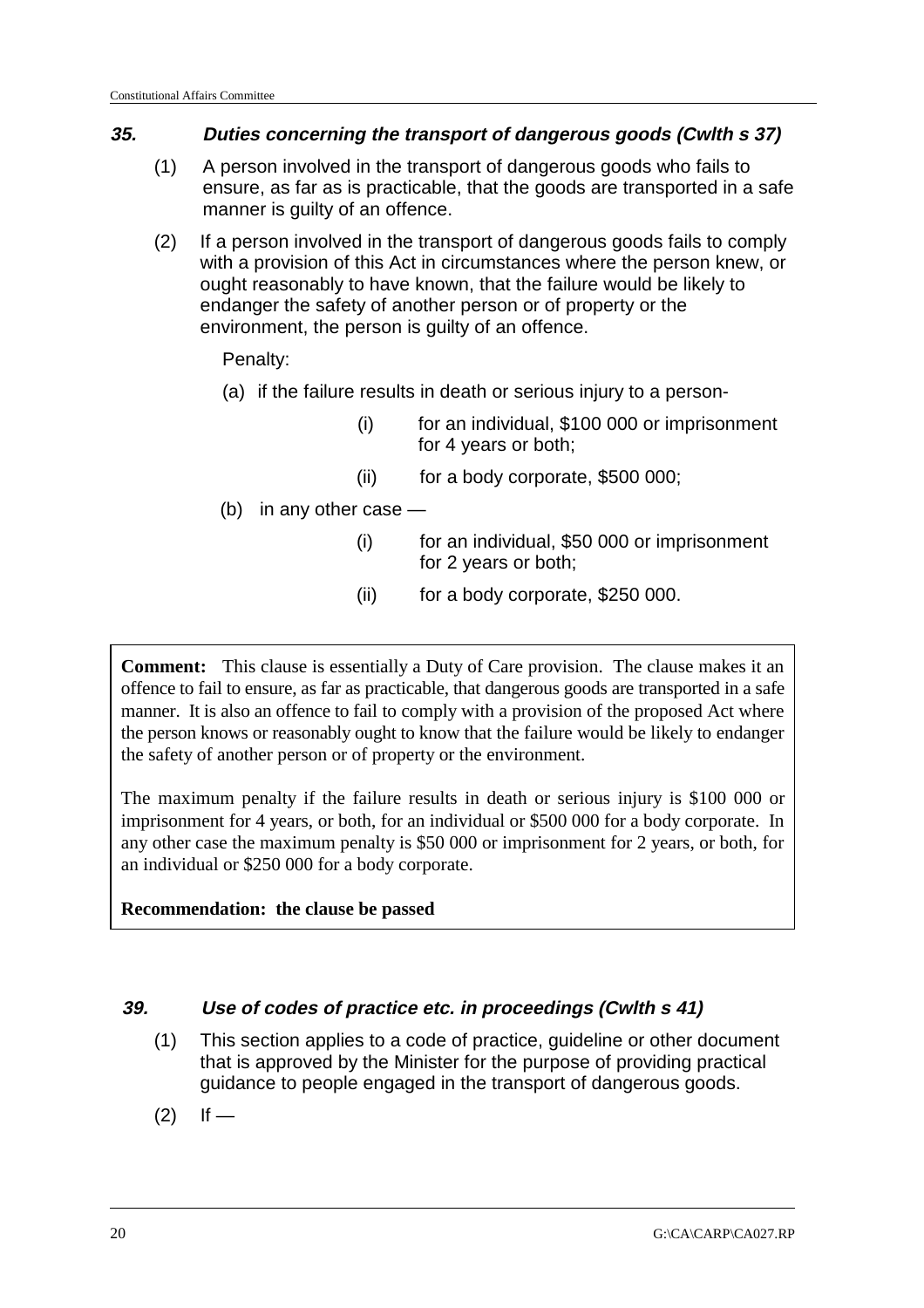- (a) in proceedings against a person for an offence, it is alleged that a person contravened a provision of this Act;
- (b) a code of practice, guideline or other document to which this section applies specifies a means of complying with the provision or with a requirement of the provision; and
- (c) either
	- (i) the code of practice, guideline or other document has been published in the Gazette; or
	- (ii) copies of the code of practice, guideline or other document are available for purchase or inspection within the State,

#### then —

- (d) the code of practice, guideline or other document is admissible in the proceedings; and
- (e) if the court is satisfied that, at the relevant time, the person acted in accordance with the code of practice, guideline or other document, the person is taken to have complied with the provision or requirement.

**Comment:** This clause allows the admissibility of codes of practice, guidelines or other documents approved by the Minister in proceedings against a person for an alleged offence against a provision of the proposed Act. Essentially such codes of practice and guidelines will be used to interpret the meaning of the words "as far as is practicable" in the Duty of Care clause (35).

**Recommendation: the clause be passed**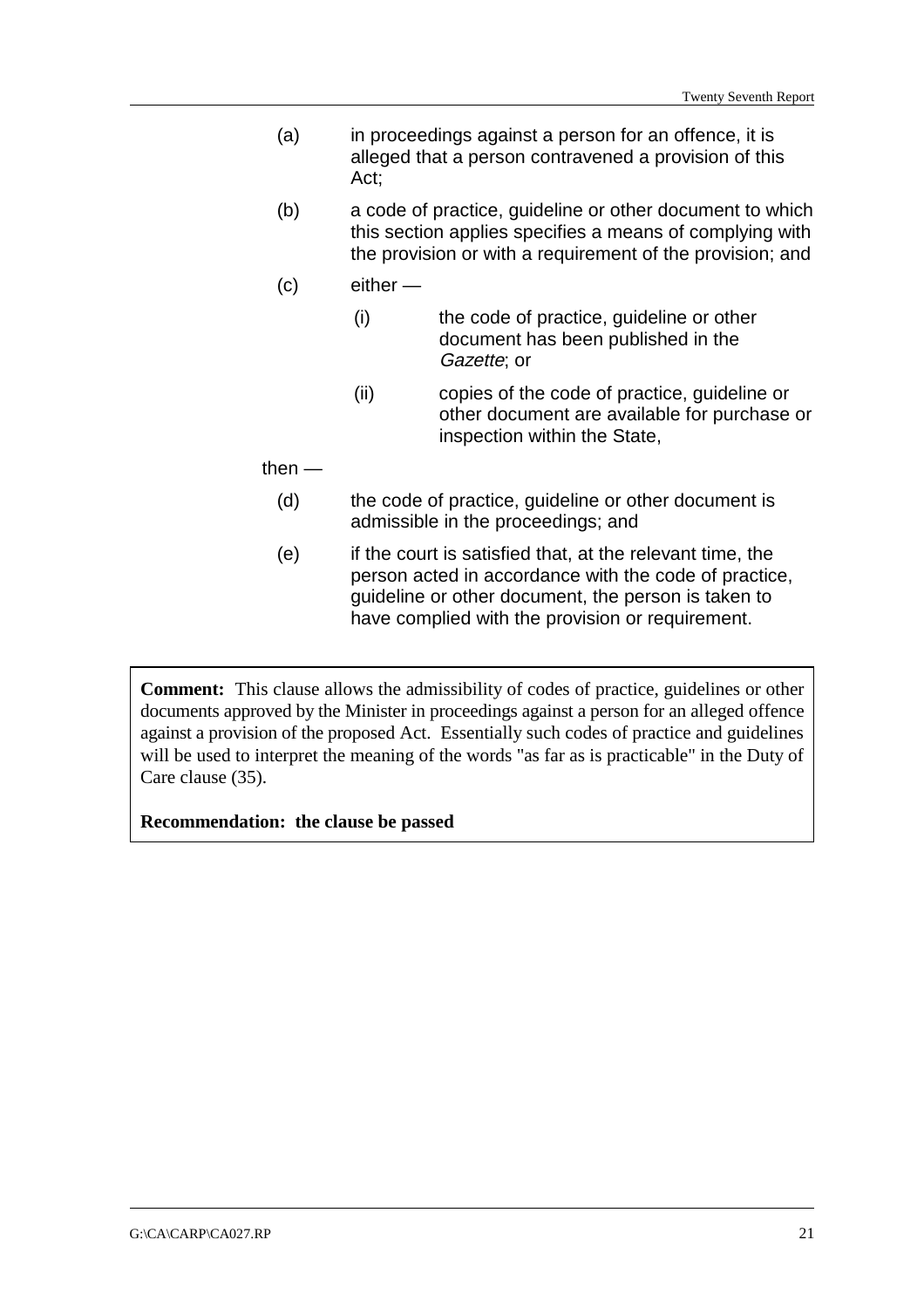#### **6 Selected clauses from the** *Dangerous Goods (Transport) Consequential Provisions) Bill 1998*

#### **3. Principal Act**

In this Act the Explosives and Dangerous Goods Act 1961<sup>\*</sup> is referred to as the principal Act.

**Comment:** This clause defines the *Explosives and Dangerous Goods Act 1961* as the Principal Act.

**Recommendation: the clause be passed**

#### **5. Section 6 amended**

—

"

- (1) After section 6 (1) of the principal Act the following subsection is inserted
- (1a) Notwithstanding subsection (1), if a provision of this Act
	- (a) that relates to the storage and handling of explosives or dangerous goods; and
	- (b) that does not relate to the transport of explosives or dangerous goods,

is inconsistent with a provision of the Dangerous Goods (Transport) Act 1998, the provision of this Act prevails.

- (2) Section 6 (2) of the principal Act is amended by inserting after "subsection (1)" the following —
	- " and  $(1a)$  ".

**Comment:** This clause harmonizes the relationship between the Principal Act and the *Dangerous Goods (Transport) Act*. The clause specifically provides that the Principal Act prevails in the event of inconsistency with certain provisions of the *Dangerous Goods (Transport) Act 1998*.

**Recommendation: the clause be passed**

".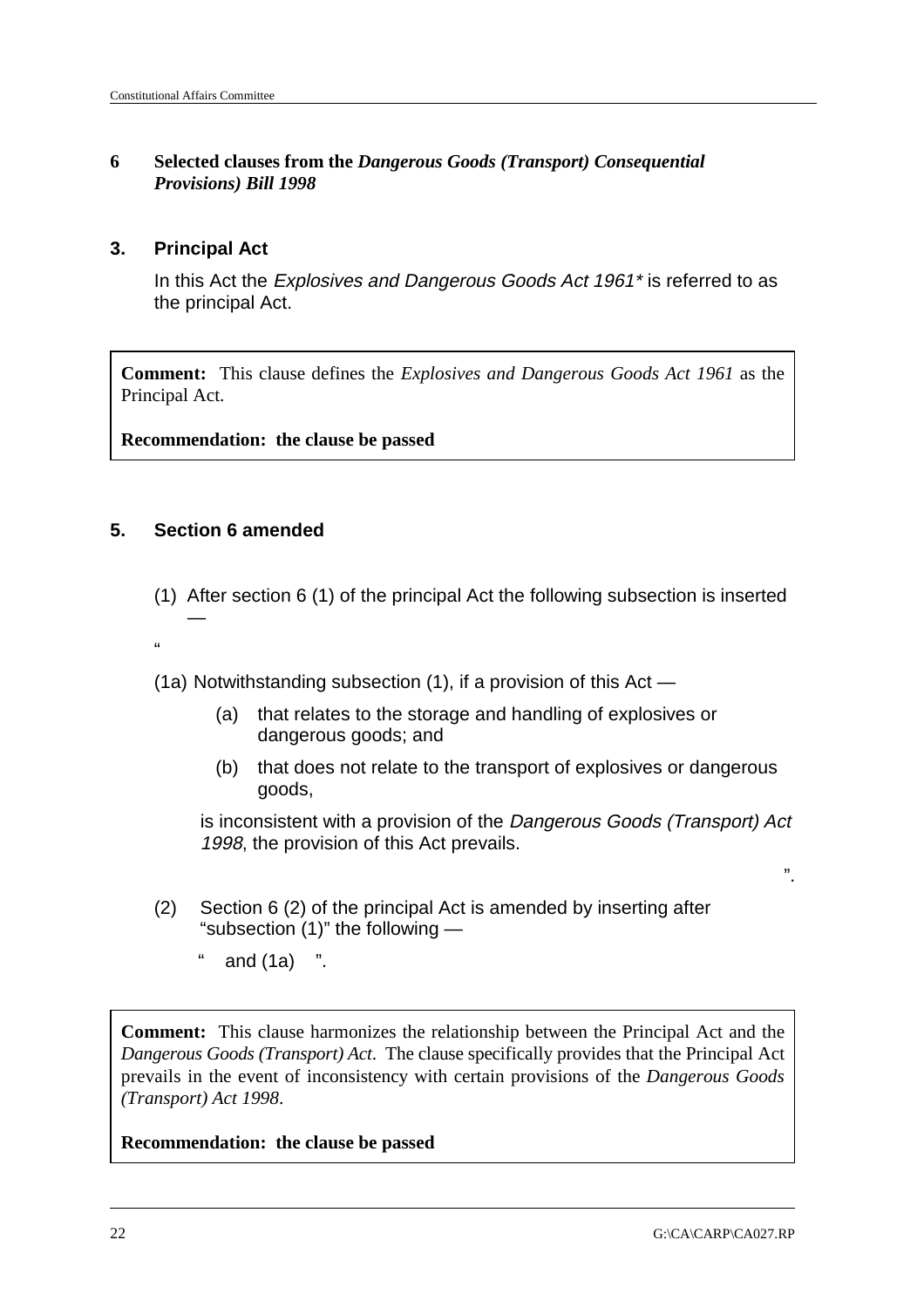#### **6. Section 7 amended**

- (1) Section 7 (1) of the principal Act is amended in the definition of "blasting agent" by deleting "classified as an explosive" in the 2 places where it occurs and in each case substituting the following
	- an authorized explosive ".
- (2) Section 7 (1) of the principal Act is amended by deleting the definition of "dangerous goods" and substituting the following definition —

**"dangerous goods"** means a substance or article that is prescribed to be dangerous goods; ".

(3) Section 7 (1) of the principal Act is amended by deleting the definition of "explosive" and substituting the following definition —

**"explosive"** means a substance or article that is prescribed to be an explosive;

(4) Section 7 (1) of the principal Act is amended by deleting the definition of "flash point".

**Comment:** This clause makes amendments to the definitions of "blasting agent", "dangerous goods" and "explosives" in order to adopt current nationally and internationally accepted definitions of dangerous goods and explosives. The clause also maintains consistency with proposed national regulations under the *Dangerous Goods (Transport) Act 1998.*

**Recommendation: the clause be passed**

#### **18. Section 54 amended**

Section 54 of the principal Act is amended —

- (a) by deleting "or vehicle, vessel or aircraft"; and
- (b) in paragraph (c) by deleting ", vehicle, vessel or aircraft".

".